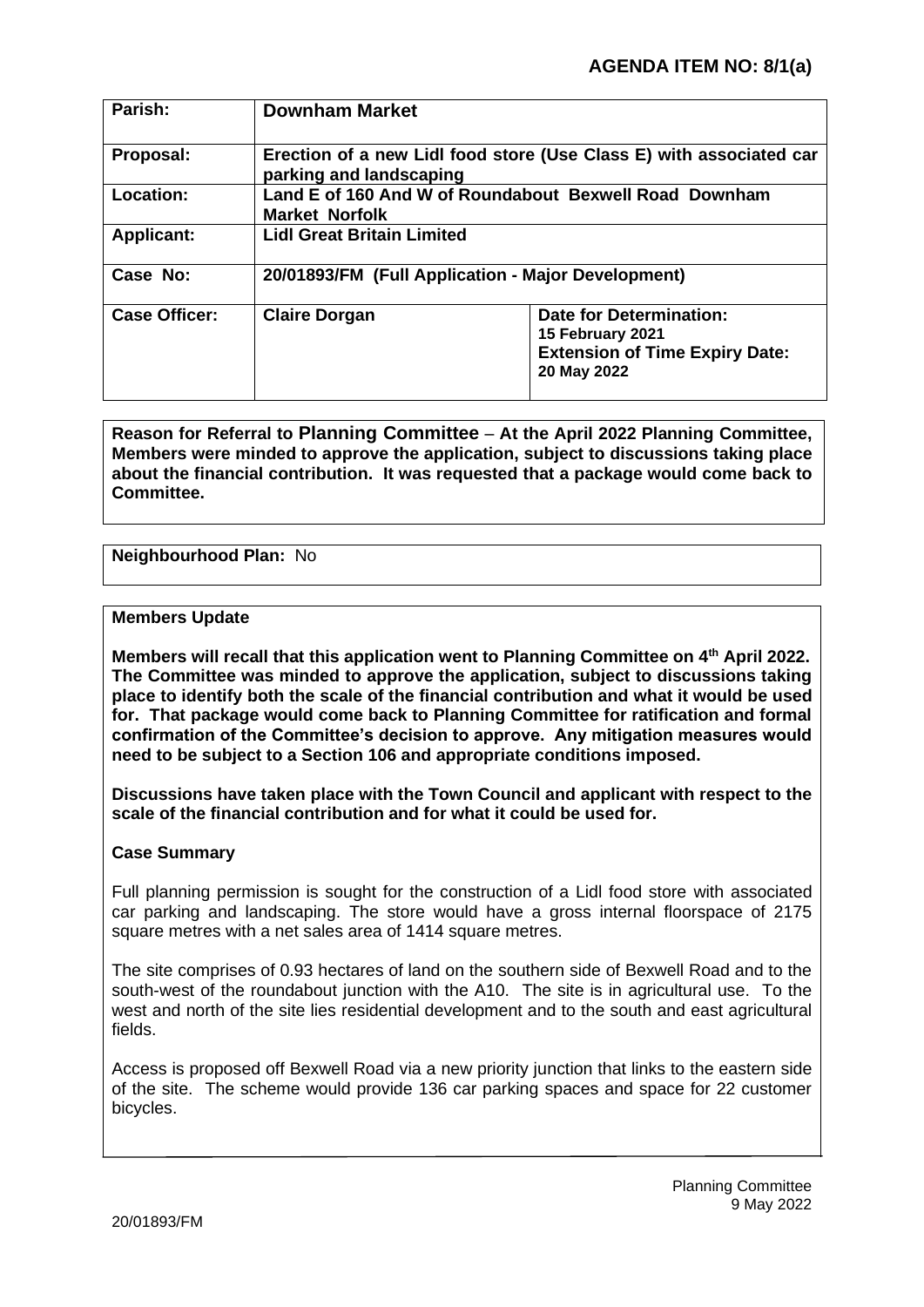The site lies outside the development boundary for Downham Market and is classed as 'countryside' with respect to Local Plan policies. The western boundary of the site abuts the development boundary of Downham Market.

### **Key Issues**

Principle of development; Impact upon the Town centre; Economic Benefits; Form and character; Neighbours living conditions; Access and Highway Safety; Air quality and contaminated land; Drainage; Ecology; Trees; Crime and disorder; and Any other material considerations.

**Recommendation**

**REFUSAL**

# **THE APPLICATION**

Full planning permission is sought for the construction of a Lidl food store with associated car parking and landscaping. The proposed store would have a floorspace of 2175 square metres (gross internal area) with a net sales area of 1414 square metres.

The site comprises of 0.93 hectares of land on the southern side of Bexwell Road and to the east of Downham Market. It is located to the south-west of the roundabout junction of the A10 and B1512 (Bexwell Road). The site is presently in agricultural use. To the west and north of the site lies residential development and to the south and east agricultural fields.

The building would measure up to 70m in length, 33m in width and between 5m and 7m in height. The building would be of contemporary design and features a single height glazed entrance and shopfront in blue. The windows would have powder coated aluminium frames and the doors powder coated steel. Both window frames and doors would be blue in colour. The majority of the roof incorporates a slope of 3 degree angle made of profiled composite metal in aluminium colour. 592 solar panels would be installed on the roof each has a maximum capacity of 340W and the total size of the proposed system would be 201.6kW. The delivery bay contains a mini dock leveller with steel steps and balustrade painted in grey leading up to the dock.

It would provide 136 car parking spaces (6 DDA compliant spaces, 8 parent and child spaces and 2 dedicated EV charging points). A loading bay is proposed to the eastern side of the site. Eleven Sheffield bicycle stands will be provided to the east of the building which would accommodate 22 bicycles.

Access is proposed off Bexwell Road via a new priority junction that links to the eastern side of the site. Footways would be provided on both sides of the new access. An additional pedestrian access would be provided from the main road linking to the store entrance.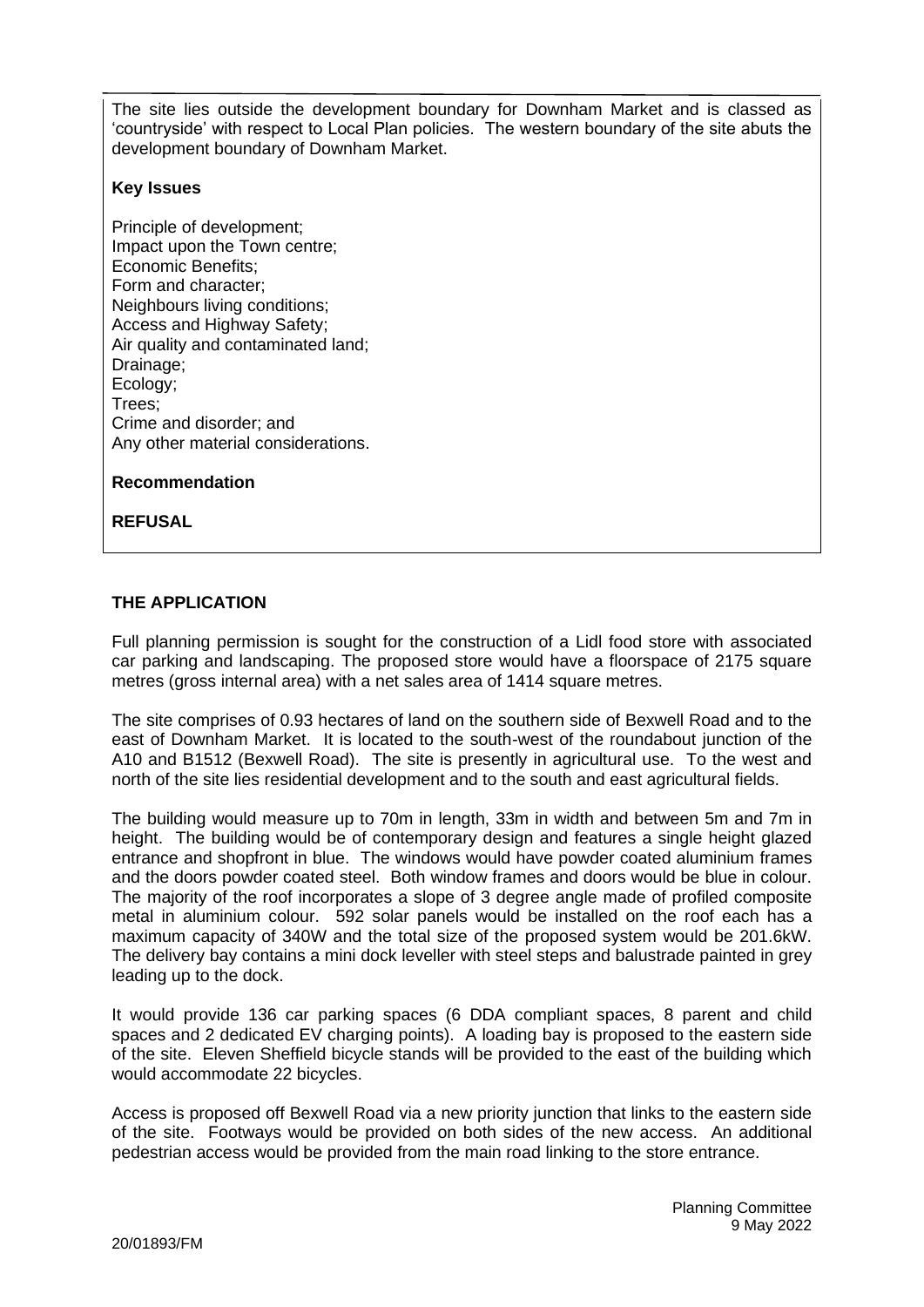Landscaping buffers are proposed along parts of the site boundaries. The landscape plan shows the existing trees and vegetation to be retained as well as the proposed planting of shrubberies.

A 45cm high timber rail would be installed along the perimeter of the site and a 2m Euroguard fence installed along the footpath that surrounds the store. An acoustic fence is also proposed along the south-west boundary.

The proposal would generate employment for the equivalent of 40 full time employees.

The site lies outside the development boundary for Downham Market and is classed as 'countryside' with respect to Local Plan policies. The western boundary of the site abuts the development boundary of Downham Market.

The site is within flood zone 1.

The application was accompanied by a Design and Access Statement, Travel Plan, Transport Assessment, Statement of Community Involvement, Preliminary Ecological Appraisal, Planning and Retail Statement, Phase 1 Investigation Report, Noise Assessment, Landscape and Visual Appraisal, Flood Risk Assessment, Air Quality Assessment, Covering Letter and Plans.

## **SUPPORTING CASE**

A supporting statement has been requested.

## **PLANNING HISTORY**

20/00074/PREAPP: Possibility of Approval: 02/09/2020 - Pre-application enquiry (Full with consultations and meeting): Construction of foodstore with associated car parking, servicing and landscaping arrangements

## **RESPONSE TO CONSULTATION**

**Town Council: SUPPORT** Application, with the following observations:

- The traffic management plan needs adjusting and they feel that the entrance to the new store should come off the roundabout and not off the road.
- They would like to see landscaping around the building and ensure that the building is sympathetic and in keeping with the town, as was achieved in Heacham
- They feel there is land more appropriate for this development This side of the road was set aside for housing so the other side of the road would be preferable.
- Concerned about the light pollution particularly to a neighbouring property which will have a bright light in close proximity.

#### **Latest comments:**

**We had a meeting of our Full Council last night and the Lidl development was discussed. The Town Councillors agreed that the 50k offer was not enough cover the impact on the Town Centre that the Lidl development will cause.**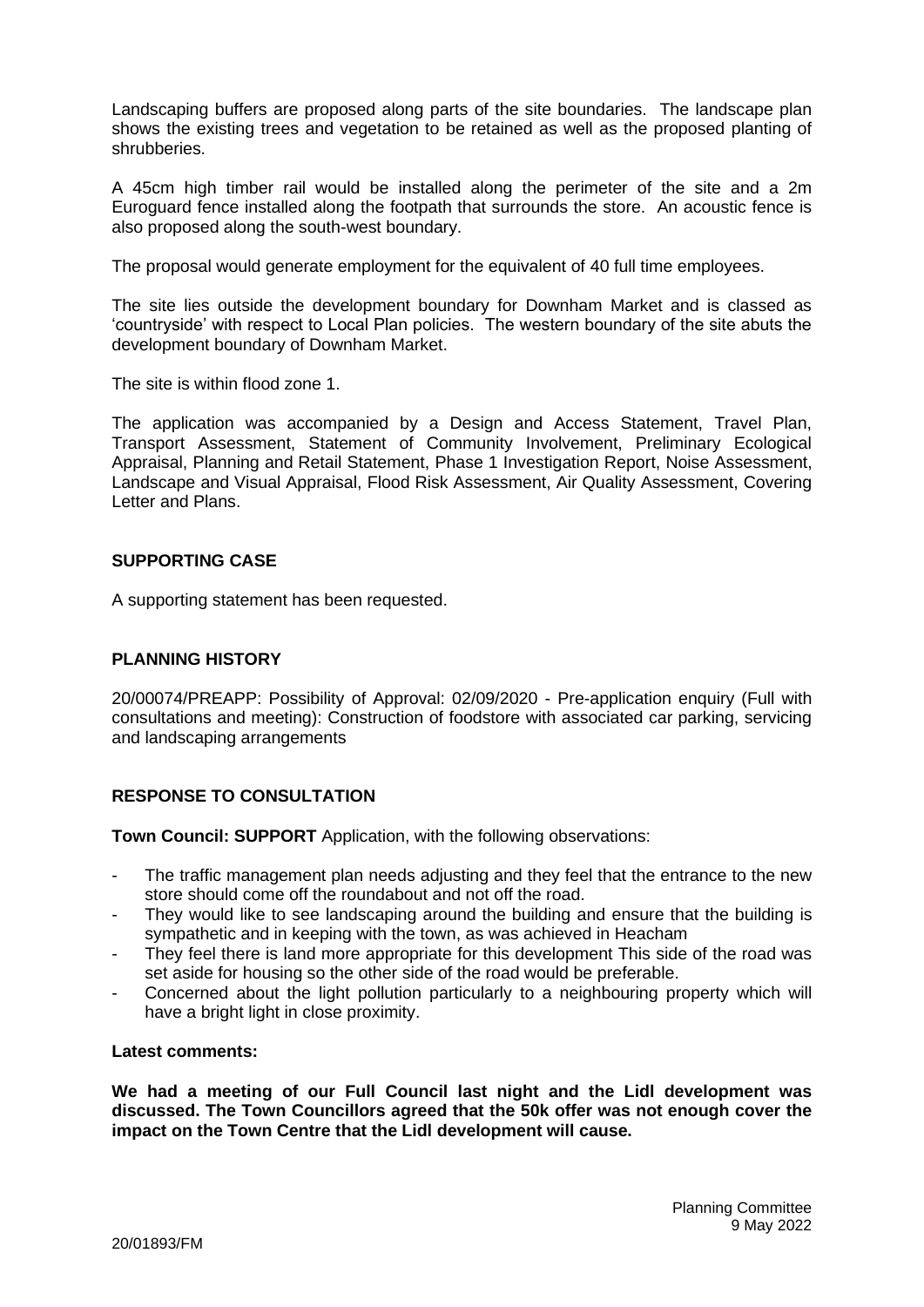### **Highways Authority: NO OBJECTION**

The indicative scheme of off site highways improvements and access are acceptable. We maintain that a more suitable access arrangement can be achieved however on balance accept that we can no longer substantiate an objection.

The off site works will be delivered by a Section 278 Agreement and the precise delivery mechanism will be determined as the works are brought forward. The applicant should be aware that there may be additional costs relating to the of-site works which will include a commuted maintenance amount as well as various fees including administration and supervision. The completed works will be subject to a Safety Audit and additional works may be required.

Recommends conditions.

## **NCC LLFA: NO OBJECTION**

Subject to conditions being attached to any consent.

The FRA and DS is generally compliant with relevant national and local policy, frameworks, guidance and statutory/non-statutory standards.

Where limitations may have occurred due to site constraints, these have generally been satisfactorily justified.

### **Environmental Quality: NO OBJECTION**

Recommends a condition.

### **Planning Policy:**

Planning Policy Team are broadly supportive. We understand from our development management colleagues there is currently an outstanding technical issue regarding the sequential test.

A review of the Local Plan is well underway but has not yet reached the pre-submission consultation stage. Downham Market Town Council and local community are in the process of preparing a Neighbourhood Plan for Downham Market.

The proposed site is located outside of the development boundary, however it is reasonably related to it and in fact is adjacent to it.

#### **Internal Drainage Board: NO OBJECTION**

FRA would appear appropriate and reasonable. The proposed discharge rate would appear reasonable. The site is outside the Stoke Ferry IDB district, however it outfalls into the district, therefore an application for discharge consent should be made to the IDB. The developer should obtain all necessary agreements with riparian owners of the receiving watercourse.

**CSNN:** Make the following comments:

Welcome the additional details and revised scheme regarding the surface water drainage. Unclear if a ditch will remain, be piped or removed. If retained how will it be accessed and maintained.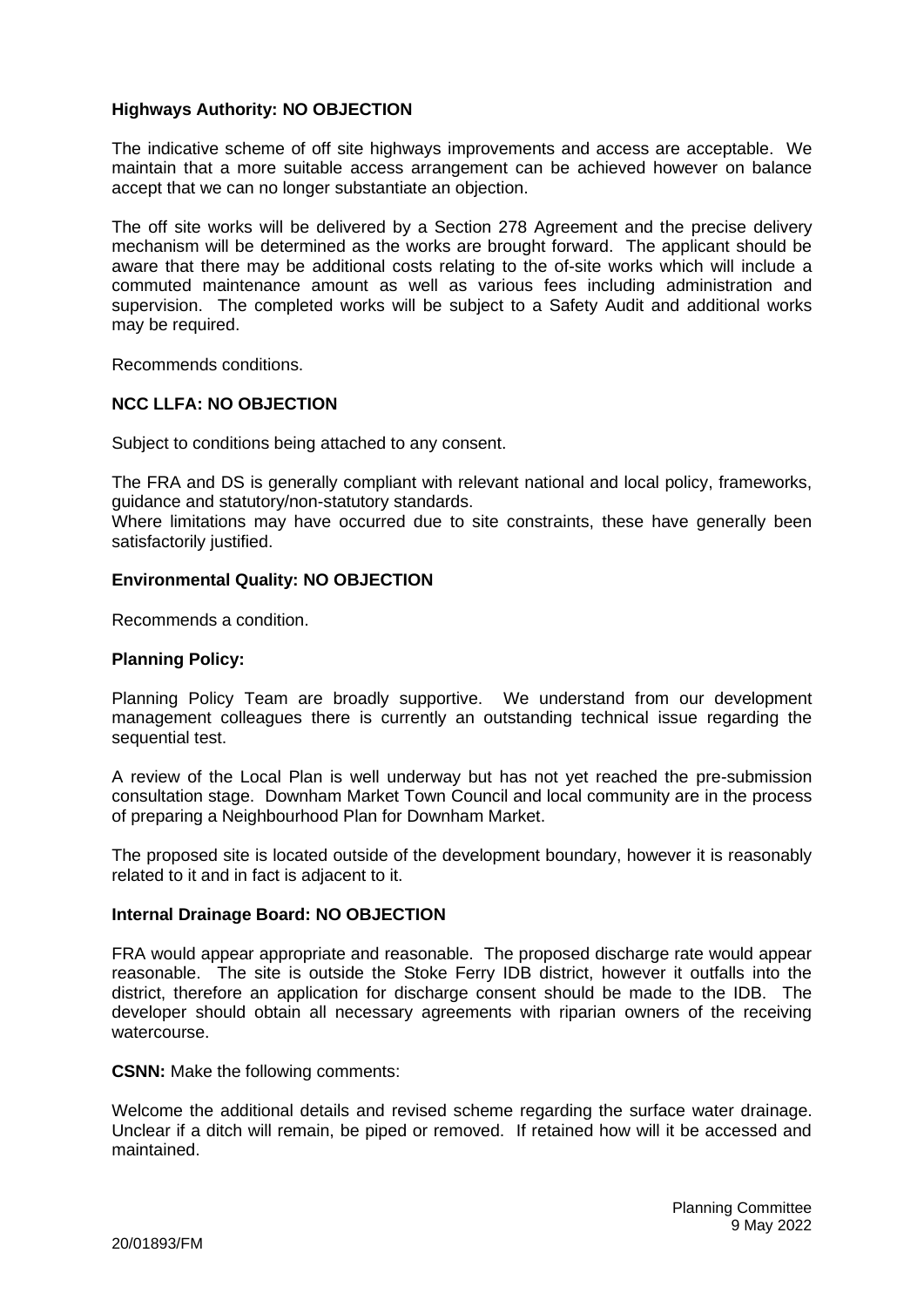Welcome that waste will be stored internally and the installation of light shields.

Request conditions with respect to lighting and noise – opening and delivery hours.

#### **Latest comments:**

**I note that following consultation with the applicant, the LLFA is satisfied with the proposed drainage arrangements for this development. The LLFA are the appropriate body in this application to determine suitability of the drainage proposals and as such the CSNN team have no further objection or comment to make in respect to this matter.**

### **Arboricultural Officer: NO OBJECTION**

Requests landscaping scheme and replacement plant conditions.

#### **Natural England: NO OBJECTION**

Based on the plans submitted, Natural England considers that the proposed development will not have significant adverse impacts on statutorily protected nature conservation sites or landscapes

### **Norfolk Fire and Rescue Service: NO OBJECTION**

Providing the proposal meets the necessary requirements of the current Building Regulation 2010 – Approval Document B (V2, 2019).

**Norfolk Constabulary: NO OBJECTION**. Provides guidance of Secured by Design.

## **Anglian Water: NO OBJECTION**

No assets owned by Anglian Water or subject to an adoption agreement within the development site boundary. The foul drainage is in the catchment of Downham Market Water Recycling Centre that will have available capacity. If the developer wishes to connect to our sewerage network they should serve notice under Section 106 of the Water Industry Act 1991. Informatives are requested. The preferred method of surface water disposable would be a SuDs with connection to sewer as the last option.

#### **Environment Agency: NO OBJECTION**

No issues with the drainage as submitted.

#### **Cllr Ryves:**

**Has there been any discussion with Lidl perhaps funding a local bus service so that the town centre gets additional shoppers, especially on market days and also that the issue of sustainability is addressed as it seems that is incumbent to encourage non car based customers to be able to access a new Lidl? In Swaffham, there is a frequent service to and from Tesco which is of great assistance to those without cars. It is not obvious that a £50,000 payment by the applicant towards public realm improvements is really going to assist footfall in Downham Market. Please provide details of the projected increase in traffic on the A1122 with existing levels, extra traffic created as a result of McDonalds/Starbucks and then extra traffic likely to be generated by Lidl.**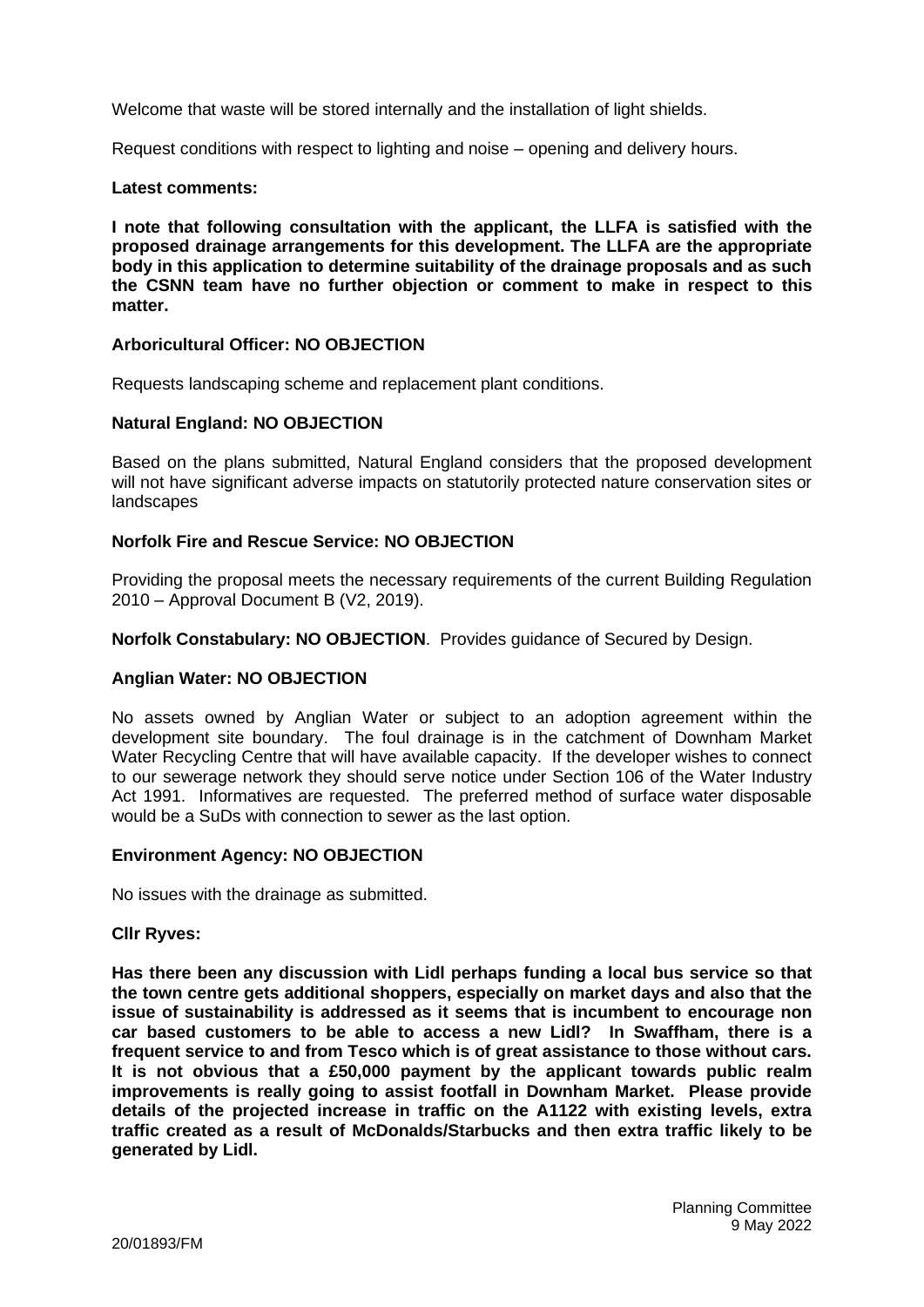### **Cllr Howland:**

**The Planning Committee should consider the volume of traffic accessing both McDonalds and Lidl because the Lidl car park is nowhere large enough to accommodate the vehicle movements. I can envisage a gridlock situation and an accident hot spot and don't forget the lorry movements.**

**On average shoppers take 36 minutes to park and shop and shoppers who want a coffee or burger will leave their cars in the Lidl car park and simply walk across the road taking up space for incoming shoppers. Feel a bigger site with more car parking would be more acceptable.**

**REPRESENTATIONS 310 SUPPORT, 22 OBJECTION and 5 NETURAL**. Comments summarised as follows (new comments in **bold**):

## **SUPPORT**:

- Will provide much needed jobs to the town and boost the economy.
- Lidl will be a huge asset to the community. Greatly needed for Downham Market.
- Will bring more people into the town from surrounding areas.
- Lidl offer value for money and choice.
- Living outside of the town and currently have no reason to go to Downham as the current stores (Tesco and Morrisons) are worse compared to the store in King's Lynn due to their size and lack of investment in the store due to lack of competition.
- Town is in need of modernisation.
- More convenient less travelling for 'discount' stores being within walking distance.
- Ideal location for this part of the town  $-$  parking in the town centre is stretched to capacity at busy times.
- Welcome competition to the existing supermarkets in town.
- Better for the environment so people do not have to travel further for this kind of shop.
- Lidl would offer greater variety of shops and give consumers more choice.
- Will entice other businesses to come to Downham Market.
- Opportunity to revise the bus service in/around town, which would alleviate congestion on Bexwell Road.
- Will provide close amenity within walking distance to new housing developments happening in town.
- **- Disagree there's an impact on town and countryside as opposite Starbucks and McDonalds. These were given permission.**
- **- Doesn't detract from the High Street as it is open after most people finish work whereas the High Street isn't.**
- **- Needed as fuel, energy and food prices are going up.**
- **- There has to be a place like Lidl offering food choices from a European source as there is a mixed European representation in Downham Market and the villages.**
- **- Retail Assessment by Alder King seems to be based on the Council's recommendation on refusing the application. The assessment fails to provide independent reference data to back up their conclusions and ignore the wider implications to BCKLWN's climate strategy.**
- **- Aging population needs local stores.**
- **- Would not impact wildlife, as the land was used for farming.**
- **- Hope that a safe pedestrian crossing will be provided.**
- **- Convenient parking.**
- **- People will still visit town centre for other shops and facilities**
- **- Lidl prepared to pay money into the town centre upkeep is a good thing**
- **- Increase footfall in town as people visiting Lidl from surrounding villages may also visit town centre.**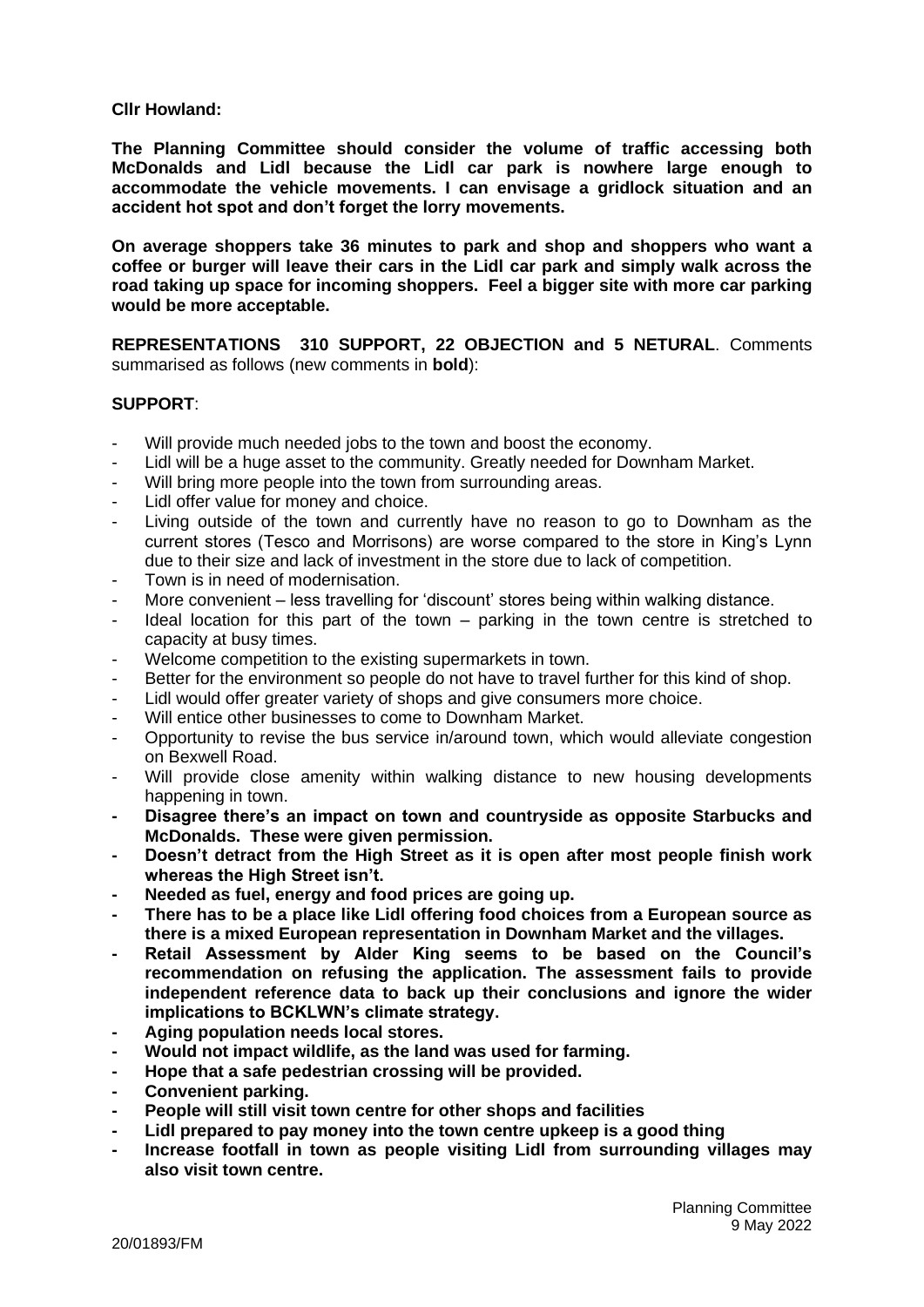- **- Councillor's focus on impact on town centre must stop. A supermarket on the edge of town is much better for people in the surrounding area.**
- **- Seems the hold up is a question of £50k. Would be appalling if development was rejected if Lidl didn't pay enough to the Council.**

## **OBJECTION:**

- Increase traffic proposed traffic management plan is poor. There is already planning permission for McDonalds/[Starbucks] on the opposite of the road and amount of traffic at peak times will lead to road incidents.
- Car park serving Lidl runs up the boundary of surrounding neighbours. As the store is open until 11pm, it will impact the standard of living of surrounding properties. Higher exhaust emissions, noise at night and light pollution impact from car park to surrounding neighbours.
- Impact on visual amenity and character  $-$  loss of green which does not enhance the Town.
- Site is not suitable.
- Plans suggest further retail development which will result in loss of trade to the centre of town.
- Submission documents do not provide an evaluation of the net jobs effected. Public consultation report submitted is incomplete – applicants have cut off the responses.
- Object to the plan and how it impacts the future of Downham Market as a historic town, the hazards it creates and the negative effects on sustainability (not to having a Lidl in Downham Market)
- Could impact town centre, leading to loss of shops and jobs.
- Location would increase accident risk. The risk needs to be assessed with the addition of other outside units.
- Concern with the ecological disturbance this development will bring. There is currently a large habitat suitable for endangered hedgehogs and development on this site will cause their destruction.
- Use of agricultural land as opposed to brownfield.
- Lidl is not convenient for people in town with no transport.
- As it is in an out of town location, it will not bring more people into the town.
- With McDonalds and Starbucks in that area, it is not a great place to have another business where there will be traffic in and out of the town.
- Downham Market already has supermarkets in the town which brings people in and helps those who do not have access to transport.
- Proposal would be contrary to policies DM2 and DM110 and policy CS11. DM2 as it is located in the open countryside; DM10 for adversely impacting town centre by diverting from stores in the centre; and CS11 as the proposal would be car dependent.
- Fails to comply with paragraph 110 of the NPPF which requires development to give priority to pedestrians and cycle movements, both within the scheme and with neighbouring areas and create places that are safe, secure and attractive – minimising the scope for conflict between pedestrians, cyclists and vehicles. The development gives no priority to cycle movement, mixing them with motor vehicle movements.
- **- Another supermarket isn't needed**
- **- Large multinational outlets reduce individuality from our lovely town centre.**
- **- Morrisons is vulnerable to the impact of this development.**
- **- Lidl refers to 2008 competition commission report and 2017 health check data. This is out of date information.**
- **- Insufficient information has been given to shopping patterns and how these might change.**
- **- Lidl have extended their product range since 2008 and should not be considered a 'limited assortment discounter'.**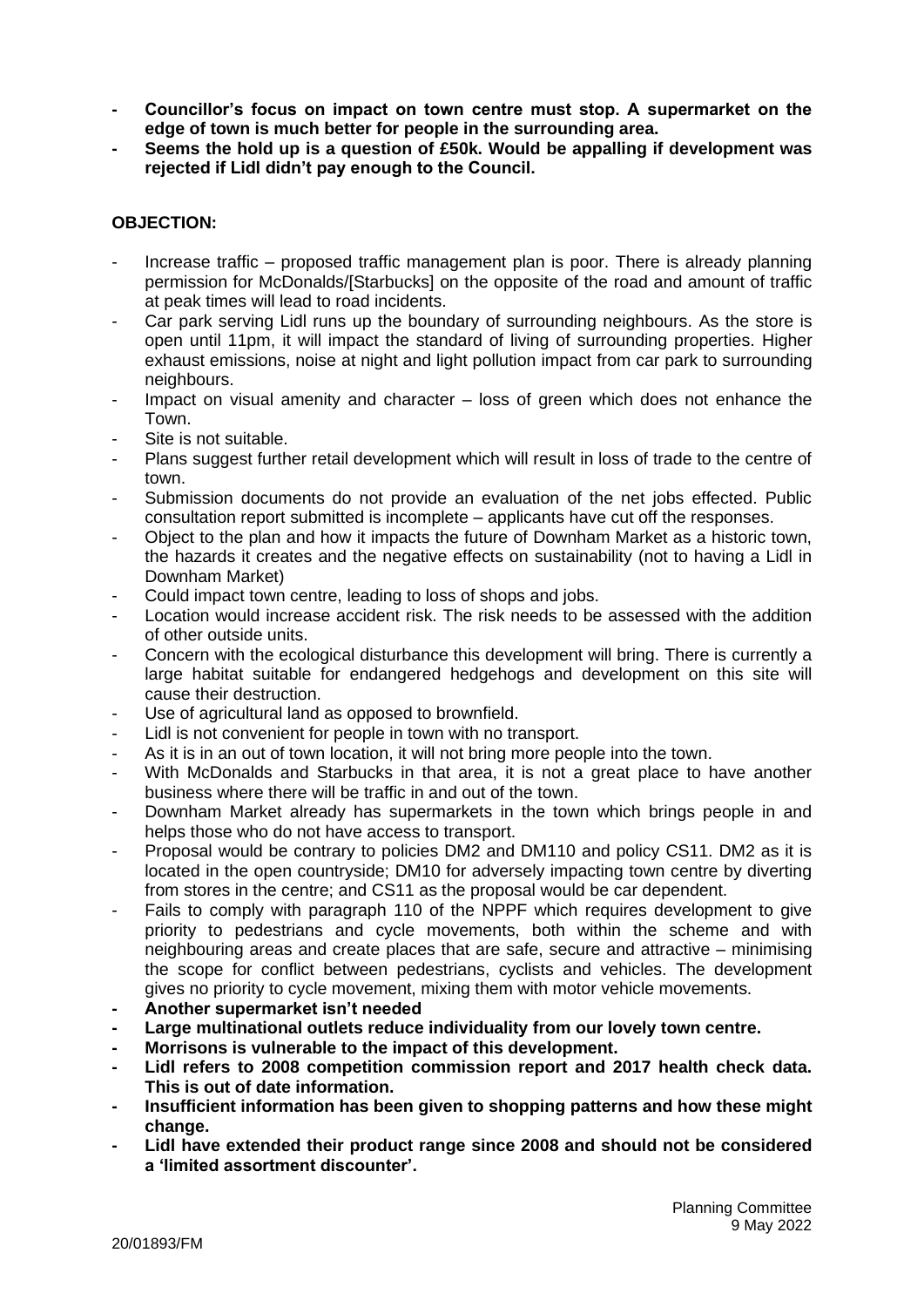- **- Lidl refer to a case in Leeds which is not relevant given the Downham Market proposal is much further from the town centre.**
- **- There are no other retail outlets out of centre.**
- **- Development is car dependant, contrary to CS11.**
- **- Development would ruin gateway to the town.**
- **- Carrstone cladding and a tiled roof could be insisted with little extra cost.**
- **- Situated on land earmarked for new homes.**
- **- Negative impact on historic market and open countryside.**
- **- 2008 Competition Commission report which the applicant relies on is 14 years out of date. Lidl are increasing their market share and have extended their product range since 2008. No longer seen as a limited assortment discounter.**
- **- Planning and Retail Settlement Statement (Jan 2022) claims that other discount retailers (King's Lynn, Chatteris, Ely) have a higher proportion of linked shopping to other retailers when compared eg. To Tesco/Morrisions. This is misleading because there are no other retail outlets with the exception of fast food provider multinationals.**

### **NETURAL:**

- It will be good for the town and job opportunities
- More choice for weekly shop.
- Highway:
- Divers will not be able to come from the roundabout at 50mph like they do now.
- Will increase traffic on Bexwell Road and will make the roundabout very congested.
- Would like to see cycle path along Bexwell Road continuing along the Howdale so traffic free cycle route from and to the town centre and adjacent housing estates established.
- Would like NCC to establish 20mph speed limit along Bexwell Road.
- Would like Lidl to provide proper cycle parking areas near the entrance to the store than at the pack of the car park.
- Welcome Lidl in Downham but the site is too far away from the town centre to be of benefit to other trades in town.
- **- Lovely to have a choice**
- **- Do not think the local roads of Downham Market will be suitable to sustain additional traffic.**
- **- Natural beauty of the area is already spoiled by the approval of McDonalds.**
- **- Will impact the town centre; people shop for convenience, out of town people will stay out of town.**
- **- Design of the site may be detrimental to the aesthetics of the entrance to the town. Therefore could any money paid by Lidl be used to improve entrances to the town.**

## **LDF CORE STRATEGY POLICIES**

- **Policy F1.1** Downham Market Town Centre Area and Retailing
- **CS01** Spatial Strategy
- **CS02** The Settlement Hierarchy
- **CS04**  Downham Market
- **CS08** Sustainable Development

#### **CS10** - The Economy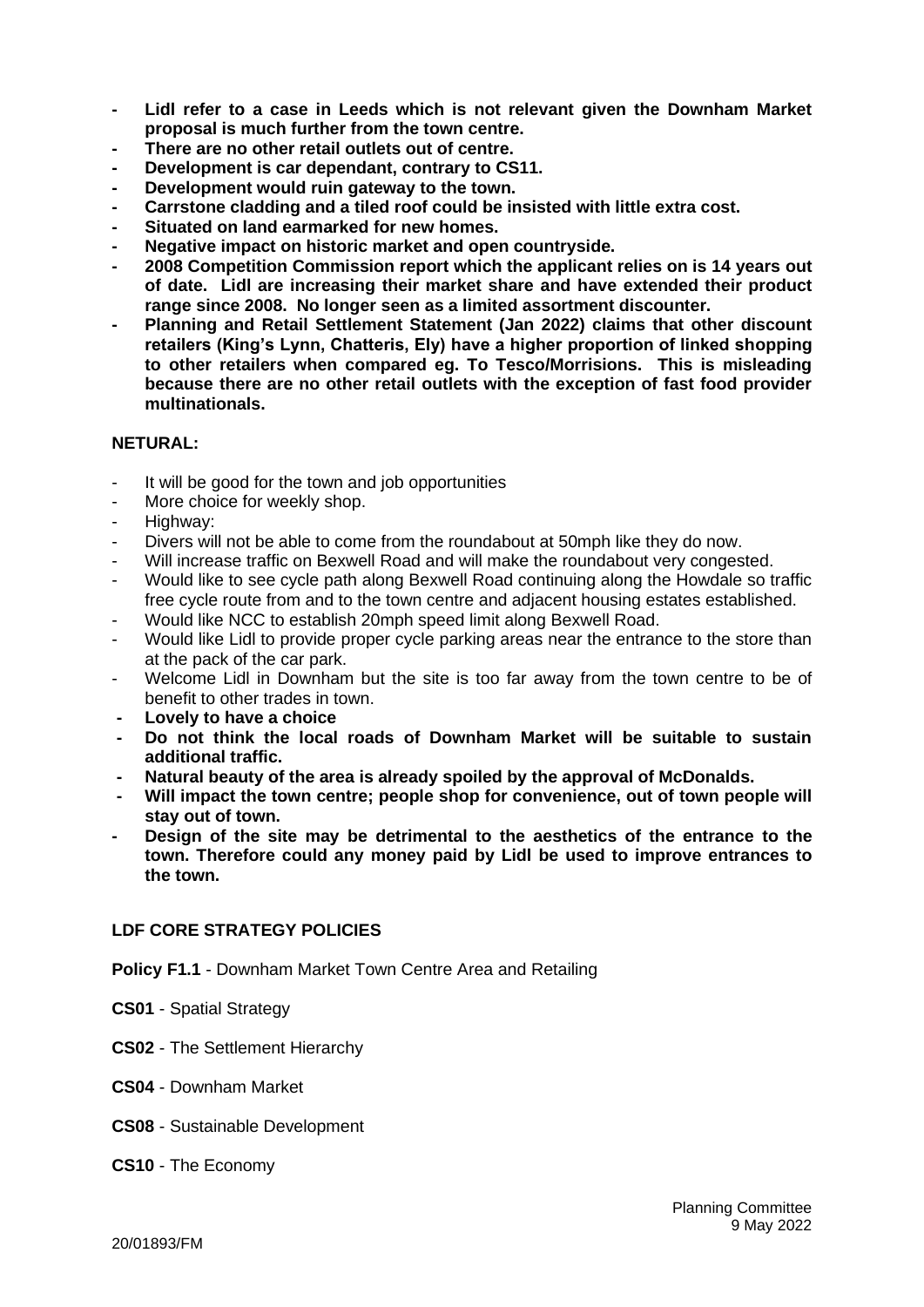**CS11** – Transport

**CS06** - Development in Rural Areas

## **SITE ALLOCATIONS AND DEVELOPMENT MANAGEMENT POLICIES PLAN 2016**

**DM9** - Community Facilities

- **DM1** Presumption in Favour of Sustainable Development
- **DM2** Development Boundaries
- **DM10** Retail Development
- **DM15**  Environment, Design and Amenity
- **DM17 -** Parking Provision in New Development

#### **NATIONAL GUIDANCE**

National Planning Policy Framework (NPPF) Planning Practice Guidance (PPG) National Design Guide 2019

### **PLANNING CONSIDERATIONS**

#### **Principle of development**

Although the site borders Downham Market's development to the west, it lies outside the development boundary and is therefore classed as 'countryside' for the purposes of the Local Plan. The site is currently in agricultural use.

Paragraph 81 of the NPPF states that 'significant weight should be placed on the need to support economic growth and productivity, taking into account both local business needs and wider opportunities for development'.

Policy CS10 of the Core Strategy 2011 (CS) also supports economic growth and it states that:

'The local economy will be developed sustainably: to facilitate job growth in the local economy, … Job growth will be achieved through the provision of employment land as well as policies for tourism, leisure, retail and the rural economy;' This policy also refers to rural employment sites and development in the countryside. It explains 'permission may be granted on land which would not otherwise be appropriate for development for an employment generating use which meets a local business need. Any development must satisfy the following criteria:

- It should be appropriate in size and scale to the local area:
- It should be adjacent to the settlement;
- The proposed development and use will not be detrimental to the local environment or local residents.'

Policy CS02 of the CS makes it clear that decisions on new development will be taken based on the settlement hierarchy. Policy CS04 relates to development in Downham Market and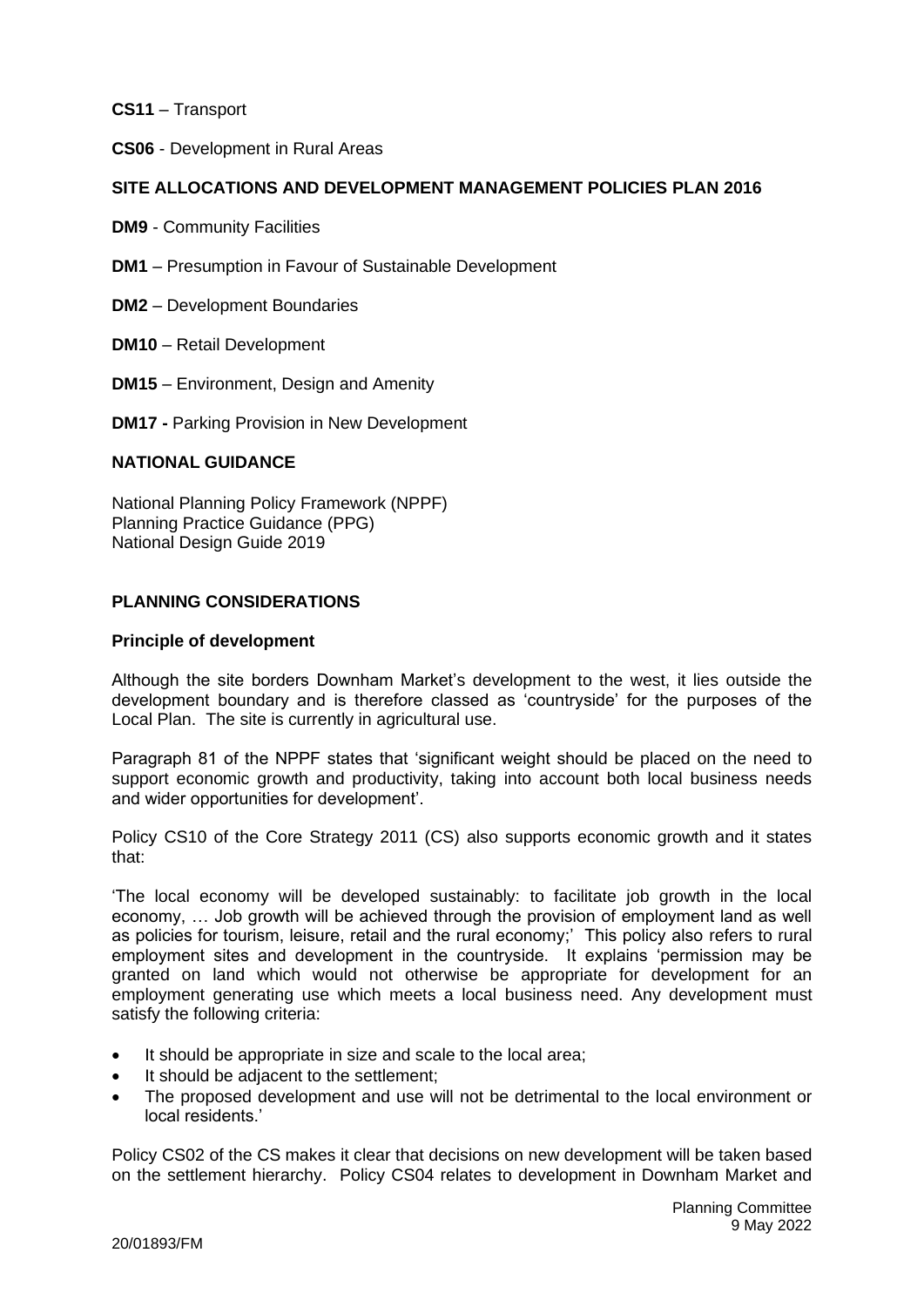explains how 'the role of Downham Market will continue as a main town providing and supporting employment and essential services for the southern part of the borough.'

However, both national and local polices also seek to protect the viability and vitality of town centres by ensuring that careful consideration is given to retail development outside of town centres. Furthermore, the impact of development within the countryside also needs to be considered.

Policy DM2 of the SADMPP explains how areas outside development boundaries will be more restricted and limited to that identified as suitable in rural areas. Policy CS06 of the CS explains how in the countryside, the strategy will be to protect the countryside for its intrinsic character and beauty, the diversity of its landscapes, heritage and wildlife, and its natural resources to be enjoyed by all. Development of greenfield sites will be resisted unless essential for agricultural or forestry needs.

The proposal would not comply with Policies DM2 and CS06 as the site is within the countryside. However, the site is adjacent to the settlement boundary of a town in a sustainable location. Furthermore, the applicant has undertaken a sequential test. It focused on suitable sites or vacant units in Downham Market Town Centre and in edge of centre locations within 300m of the Primary Shopping Area/Frontage. They also considered relevant criteria such as site size, access and space for vehicle manoeuvring for instance. Tetra Tech Planning reviewed the information on behalf of the Council. They considered that the sequential approach to site selection has been met; there is no site available or suitable to accommodate the development proposed. Consequently, the principle of the development in terms of passing the sequential test is considered acceptable.

Section 7 of the NPPF relates to ensuring the vitality of town centres. Paragraph 86 explains how 'planning policies and decisions should support the role that town centres play at the heart of local communities, by taking a positive approach to their growth, management and adaptation'.

Policy CS04 of the CS relates to Downham Market. It explains how the focus in the town centre will be on:

- Maintaining and enhancing a strong local convenience and service offer;
- Accommodating a balanced diversity of uses to strengthen the evening economy;
- Improving the local arts and culture offer:
- Promoting the town's role as a wider visitor centre

Policy DM10 of the Site Allocations and Development Management Policies Plan 2016 (SADMPP) refers to King's Lynn, Downham Market and Hunstanton as major retail centres. New retail uses will be expected to be located in these town centres unless an alternative location is demonstrated to be necessary. If there are no suitable sites in the town centre, an edge of centre location will be expected. It goes on to say 'the Council will strongly resist proposals for out of town retail uses that either individually or cumulatively would undermine the attractiveness and viability of the town centres.' Retail impact assessments are required for schemes with a floorspace of greater than 2500 square metres. Although the scheme would have a floorspace of 2175 square metres which is just below the threshold, a Retail Impact Assessment has been provided to identify whether there would be an adverse impact on the town centre. Clearly impact on the town centre is a significant material consideration in this case.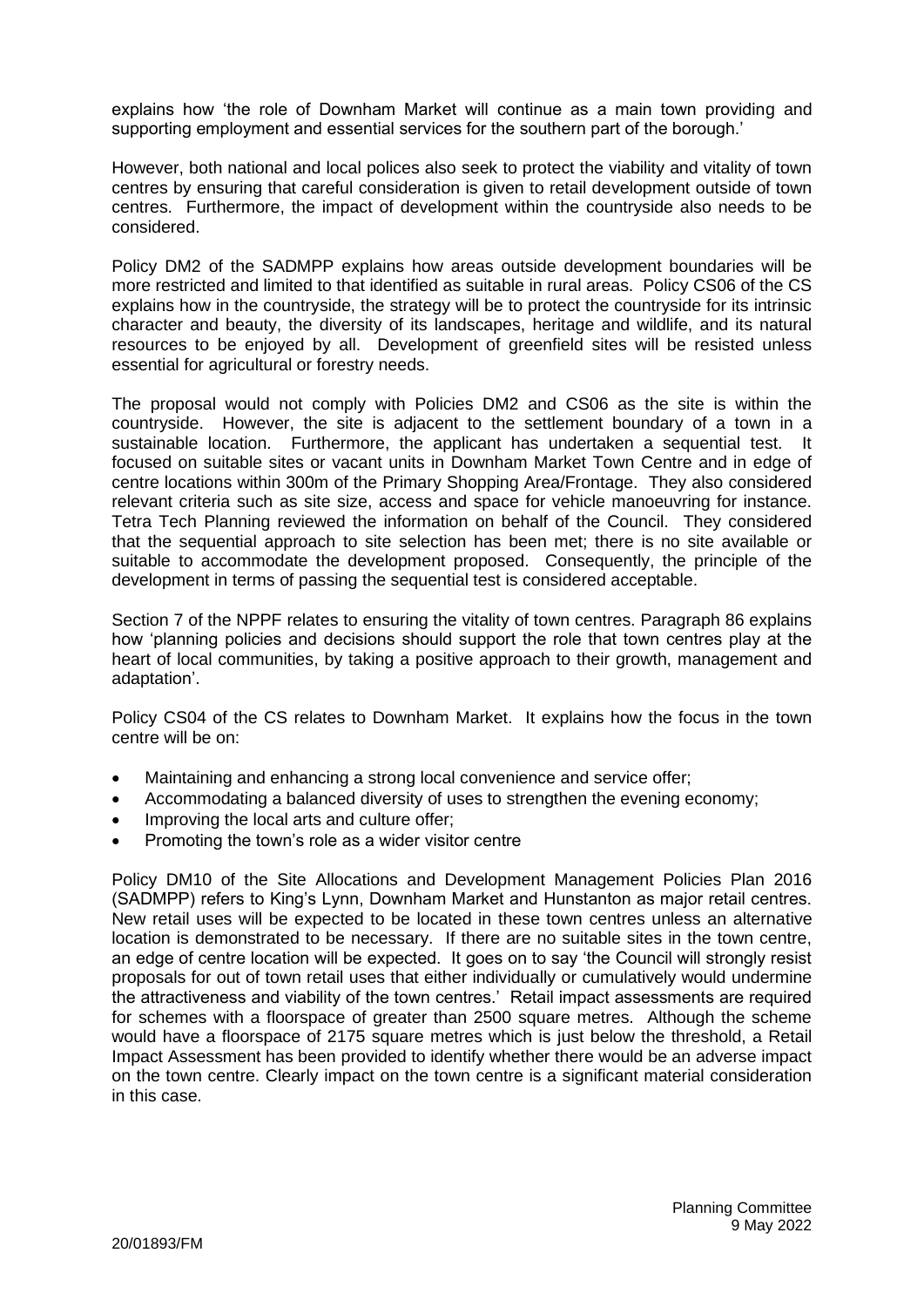### **Impact upon the Town Centre**

The latest Market Retail Assessment to accompany the application is titled 'Updated Retail Statement' dated January 2022 by Rapleys. In response the council has employed Alder King planning consultants to scrutinise and assess the information submitted, and has considered the impact upon the town centre. Alder King's conclusion to this latest document is detailed below:

- Overall, on the balance of evidence, we remain of the opinion that the applicant has failed to demonstrate that the proposal would not result in significant adverse impact on Downham Market Town Centre.
- This is a more finely balanced conclusion, but on the balance of the evidence presented, is concluded that the proposed Lidl store is likely to give rise to a direct impact on the town centre at 9.6% (13% on the convenience sector) and when coupled with the indirect effects, given the role of the existing supermarket in Downham Market, it will give rise to significant adverse impact on the town centre.
- Therefore, on the basis of the evidence available, it would be reasonable for the Council to conclude the applicant has failed to demonstrate the proposal will not give rise to significant adverse impact in the absence of any mitigation.
- The failure will need to be weighed in the planning balance in determining the subject application; it is a material consideration given the floorspace being brought forward is below the local development plan threshold.
- Should the Council wish to grant planning permission, the three conditions suggested by Rapleys should be attached, as amended with the limitation on product lines as outlined above to ensure the store trades as assessed.

The applicant responded and does not agree with Alder King Planning Consultant's conclusion. However, they state that if the Council reaches the conclusion it would give rise to significant adverse impacts on Downham Market Town Centre and the application would be recommended for refusal on that basis, they propose a financial contribution which in their view meets CIL Regulation 122, specifically that it is necessary to make the scheme acceptable, directly related to the development and fairly and reasonably related in scale and kind. They would be willing to offer up to £50,000 financial contribution to deliver improvements to the public realm and town centre environment in Downham Market Town Centre, with a view of mitigating impacts from the new Lidl store on the town centre. The applicant suggested the money could go towards street furniture which was discussed at a Town Council meeting on 15th March.

The street furniture mentioned at the Town Council meeting is a small initiative for chairs and tables for use on market days.

Alder King Planning Consultants responded to the applicant's offer of financial mitigation. Their response is summarised below:

- On the balance of the evidence available, we have concluded that the new Lidl store will give rise to significant adverse impact on the town centre owing to the direct and indirect effects, the health of the centre, the role and performance of the existing supermarkets in the centre. This is a material consideration to be weighed in the planning balance, rather than a direct development plan policy conflict.
- In the light of this conclusion, it is appropriate for the council to consider whether planning obligations might assist in mitigating this impact in order to reduce the identified impacts to below significant adverse levels. A financial contribution towards furthering town centre strategies, programmes or initiatives could fit this objective.
- I note that the applicant makes reference to improving the town centre environment, specifically the purchase of street furniture. This is a low key initiative to purchase some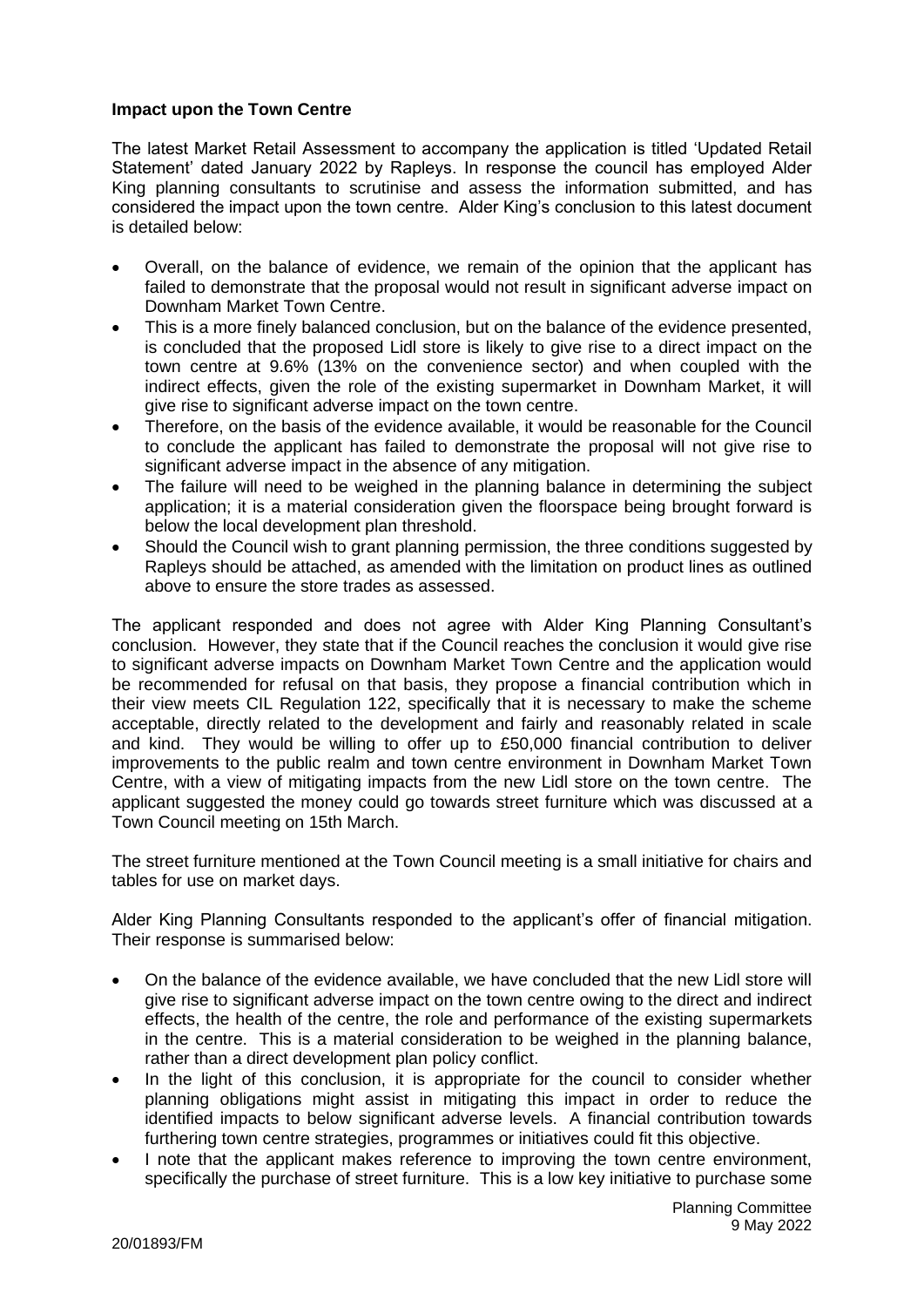chairs and tables to put outside the Town Hall on market days. This alone is unlikely to make a sufficient difference to the public realm and town centre environment to bring about the benefits identified by the applicant to off-set impacts identified in terms of improving the perception of the centre and dwelling time to the benefit of retailers.

Should the Council be minded to approve the application, it would be worthwhile allowing time for a suitable financial contribution to be negotiated to deliver benefits to the town centre through specific initiatives or programmes in order to appropriately mitigate the identified impacts to below significant adverse levels. These will need to be defined and the benefits arising identified to ensure that the obligations are necessary to make the scheme acceptable, directly related to the development and fairly and reasonably related in scale and kind. At present, this information is not available.

At present there is a lack of information about what potential initiatives and public realm improvements are required, which the £50,000 offered by the applicants would mitigate against, given the identified significant adverse impact of the proposal on Downham Market Town Centre. Without this, on balance, it has not been satisfactory demonstrated that the proposal would not have a significant adverse impact on the town centre. The proposal would therefore conflict with Policy DM10 of the SADMPP which states 'the Council will strongly resist proposals for out of town retail uses that either individually or cumulatively would undermine the attractiveness and viability of the town centres'. It is also at odds with the overarching principles of Section 7 of the NPPF as the proposal would have a significant adverse impact on the town centre and Policy CS04 of the Core Strategy.

### **Economic benefits**

The scheme would offer the equivalent of 40 full time jobs and provide a CIL contribution of £252,474. A sum of up to £50,000 has also been offered for public realm and town centre improvements. However, given that insufficient town centre improvement projects have been identified, it has not been demonstrated that the proposal would not have a significant adverse impact on the town centre. On balance, it is considered that this harm would negatively impact trade and economic viability of Downham Market Town Centre and this harm is unlikely to outweigh the economic benefits of the proposal.

## **Form and character**

The NPPF, National Design Guide, National Model Design Code and the Local Plan refer to design. This includes reference to layout, form, scale, appearance, landscape, materials and detailing.

Policy CS04 of the CS 'Seeks to respect and enhance the built, historic and natural environment in the town. Maintain the landscape and the quality of open space in Downham Market.' Policy DM15 of the SADMPP explains how 'the scale, height, massing, materials and layout of a development should respond sensitively and sympathetically to the local setting and pattern of adjacent streets including spaces between buildings through high quality design and use of materials.'

As the site is considered countryside then Policy CS06 of the CS protects the countryside for its intrinsic character and beauty, the diversity of its landscapes, heritage and wildlife, and its natural resources to be enjoyed by all.

Policy CS12 states that development proposals should demonstrate their location, scale, design and materials will protect and enhance the special qualities and distinctiveness of the area.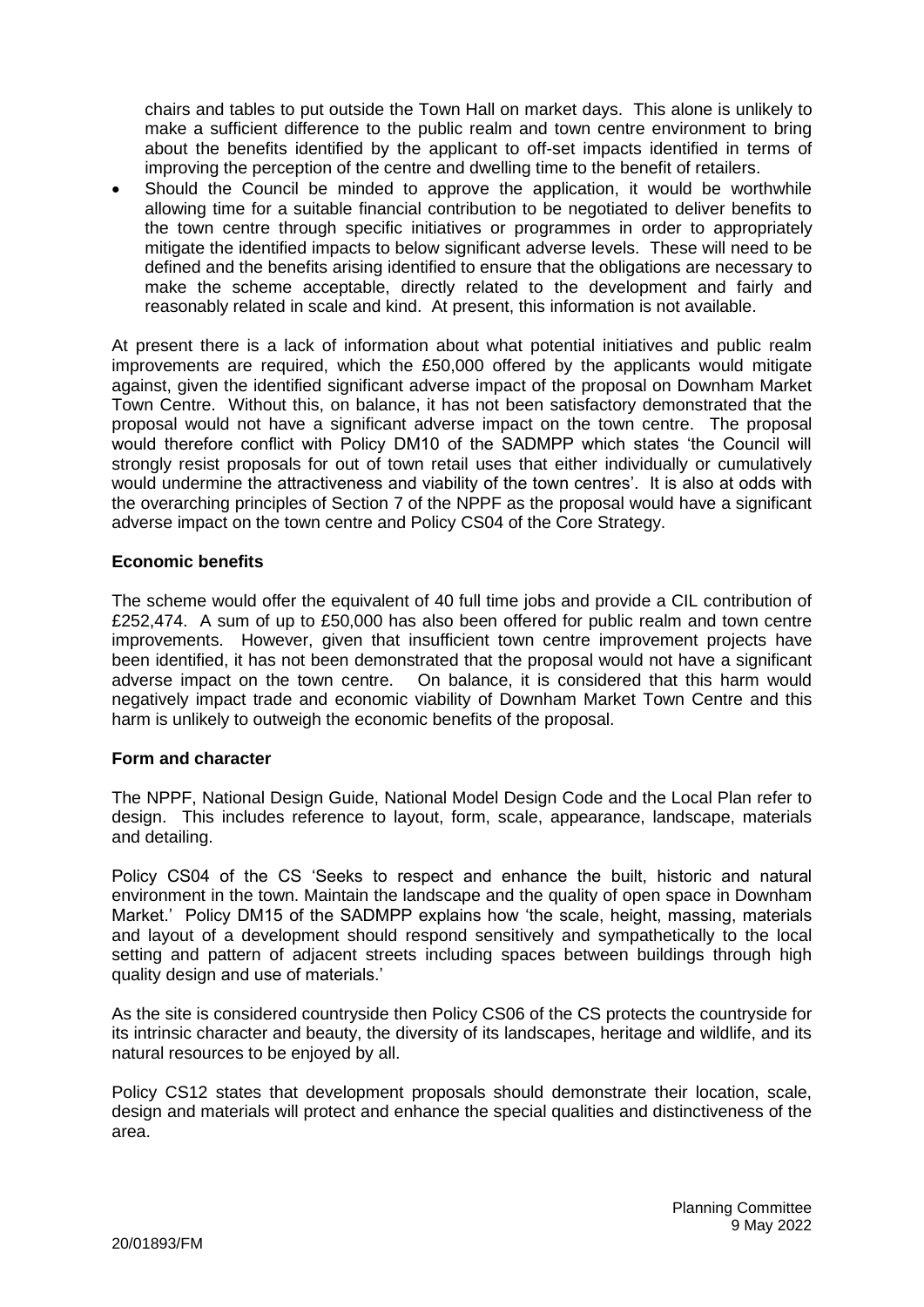The site is an open agricultural field with sporadic trees and vegetation by the north-western and south-western boundaries. The surrounding area contains a mix of residential uses and agricultural fields with the A10 to the east. The site borders the built up area of Downham Market to the west.

Consequently, the proposal would clearly alter the current open, rural character of the site through the introduction of a large food store and associated car parking. It would be visible from both Bexwell Road and the nearby A10.

The Council's Landscape Character Assessment includes landscape planning guidelines for H1, which covers the site. It seeks to conserve the mostly rural character of the area; ensure that any new appropriate development responds to historic settlement pattern and is well integrated into the surrounding landscape; conserve and enhance the landscape setting of Downham Market and Bexwell and seek to screen (where possible) harsh urban edges; seek to conserve the largely undisturbed and tranquil nature of the area.

A Landscape and Visual Appraisal (LVA) was submitted as part of the planning application. It states that:

- Very limited local landscape and visual effects would occur with the development. Construction effects would be at most moderate adverse short-term and would be experienced at the scale of the Site and local area.
- Operational landscape effects have been assessed as moderate adverse at the scale of the Site and immediate local area through to negligible in the wider LCT H1 as the changes resulting from the proposed development would be barely perceptible in the wider landscape.
- Operational visual effects have been assessed as a most moderate adverse for seven properties along Bexwell Road to the north of the Site and these predominantly in the winter months following autumn leaf fall.
- No other effects would be greater than slight adverse for occupiers of residential properties and users of the local PRoW and highway network within 500m of the Site.
- It is therefore considered that the proposed development will result in only prominent adverse effects within the Site and immediate local landscape and for a small number of properties within the immediate vicinity of the site.

The site is located near to modern residential development to the west and north and A10 further to the east. The site is not in or adjacent to the historic part of Downham Market or heritage assets. Furthermore, planning permission has recently been granted for development on the north side of Bexwell Road, opposite the site; at 157 and 159 Bexwell Road, outline permission was granted for a 72 bedroom care home with associated parking and development (reference 21/01069/OM). The site is also close to where a Starbucks coffee shop and drive thru and McDonald's restaurant with drive-thru (ref 19/02216/F) was approved by the A10 roundabout junction. These schemes have yet to be built but are under construction. However, the proposal would change the open verdant character of the site through the introduction of a large supermarket with car parking. Together with the loss of street trees this would harm the intrinsic character and beauty of the countryside which also provides an attractive entrance to Downham Market. It is acknowledged that Policy CS10 of the CS does support economic development within the countryside. **Furthermore, the 4th April Planning Committee considered the impacts and benefits of the proposal. Committee were minded to approve the planning application subject to receipt of an acceptable financial mitigation package.**

The proposal involves the loss of 7 trees and vegetation, however replacement tree planting would be provided. The proposal includes a mixture of ground cover ornamental shrub, wetland wildflower grass and tree planting towards the borders of the site. This would help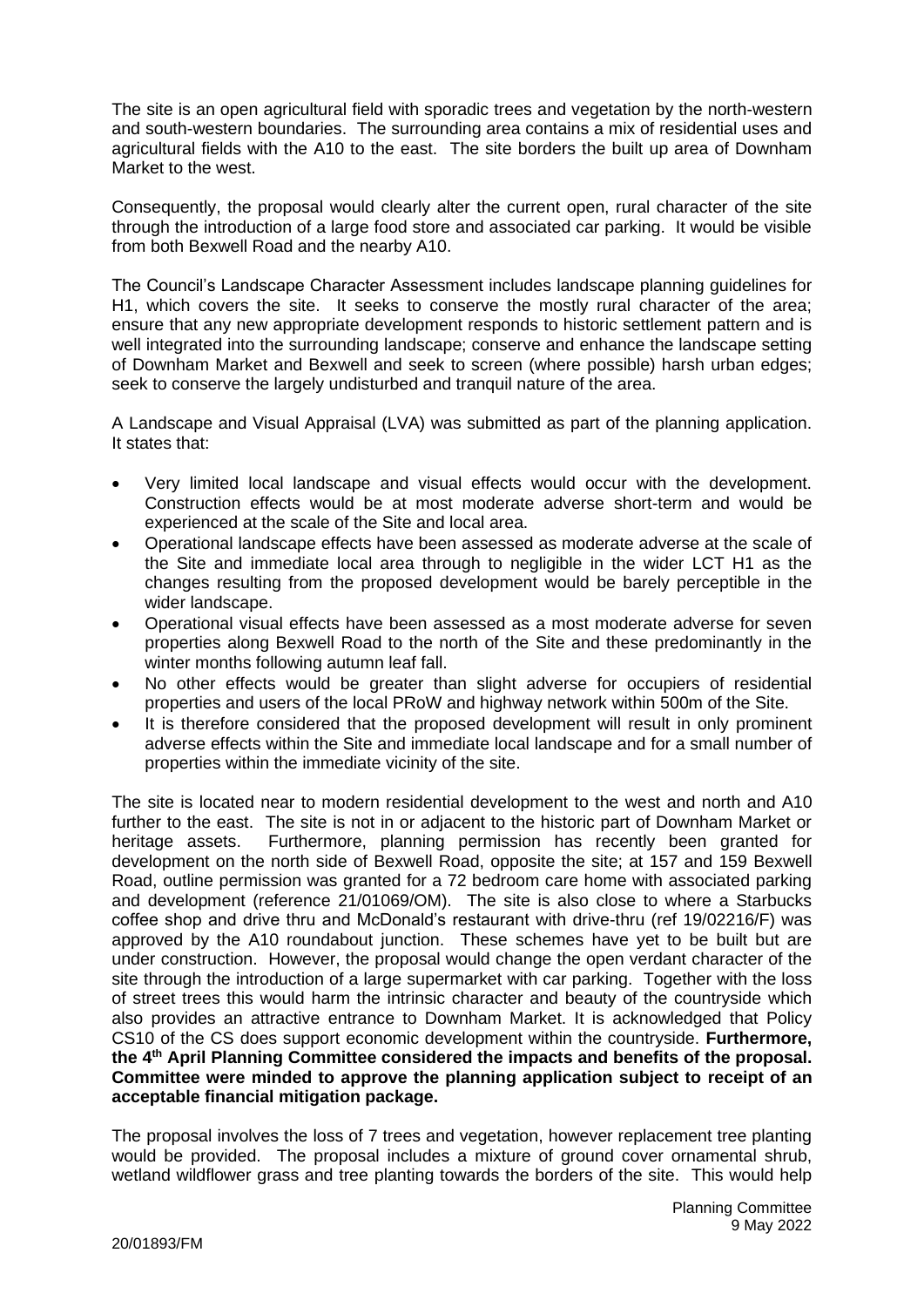to soften the proposed car parking and development from Bexwell Road and parts of the A10. The Town Council has asked for landscaping to be provided around the building. Landscaping is not proposed along the rear of the building given the proximity of the building to the site boundary. Although additional landscaping would help the building blend into the landscaping it is noted that there is existing landscaping along the A10 which would soften views of the rear of the building. Therefore, additional landscaping is not being sought.

Lighting is proposed to illuminate roads and pedestrian routes, designed to reduce upward light to minimise sky glow. Although there is currently no lighting immediately outside the site, lighting is present at the Bexwell Road/A10 junction and past the site soon after entering Downham Market and given the site's proximity to the built up area of Downham Market it would be acceptable providing it is suitably conditioned.

**Although the proposal would not be fully consistent with Policies CS04, CS06 of the CS and DM15 of the SADMPP, it is noted that at the 4th April 2022 Planning Committee, Members considered that the benefits of the scheme could outweigh the harm, subject to an acceptable financial mitigation package.**

## **Neighbours living conditions**

The site is bordered to the south-west by 160 Bexwell Road (No.160) which is a one and a half storey property. This neighbouring property is between 1.7m and 5m from the site boundary. At its closest it would be 5m away from a car parking space within the site. This property would be 40m from the retail store and over 69m from the delivery area. Given the position of this neighbour in relation to the store, the proposal would not cause harm with respect to loss of light or be overbearing. No.160 has windows that overlook the application site at ground and roof level. The Landscape Plan indicates a 1.8m high timber acoustic fence would be located along the shared boundary by this neighbour, this would assist with providing both privacy and noise mitigation to the ground floor windows and garden area. Given it would replace existing vegetation and trees and due to its scale and position it would not adversely harm ground floor windows or outlook from the garden. This vegetation would be replaced by an acoustic fence and car parking. New ground cover ornamental shrubs would be located by this fence within the application site. No.160 would have views into the site from their upper floor flank windows. Therefore, there is potential overlooking and perceived overlooking from people within the car park. However, given the distance and height of the window it is not considered to be so significant to warrant refusal of the application. The delivery area is located to the north-east side of the building away from this neighbour.

Opposite the site on the northern side of the street is 2 Landseer Drive. This property is 29m away from the site. Houses 155, 157 and 159 Bexwell Road are set back on their plots and are at least 48m away from the site boundaries. Given the orientation, layout and distance the proposal would not harm these nearby residents with respect to loss of light, outlook or privacy.

Planning permission has been granted for a care home opposite the site. However, this has not yet been built. However, this is set back in its plot with car parking located at the front. It is not envisaged that the proposal would harm the amenities of the local care home residents given its scale and position.

A noise report was provided. External plant would be installed in a compound to the southeast of the store. The noise report assessed this to have a low impact both day and night time. It also considers deliveries which would have a low impact during daytime and a significant adverse impact during the night time. The unloading operations would be low levels at the closest residential properties. It recommends restricting delivery times and a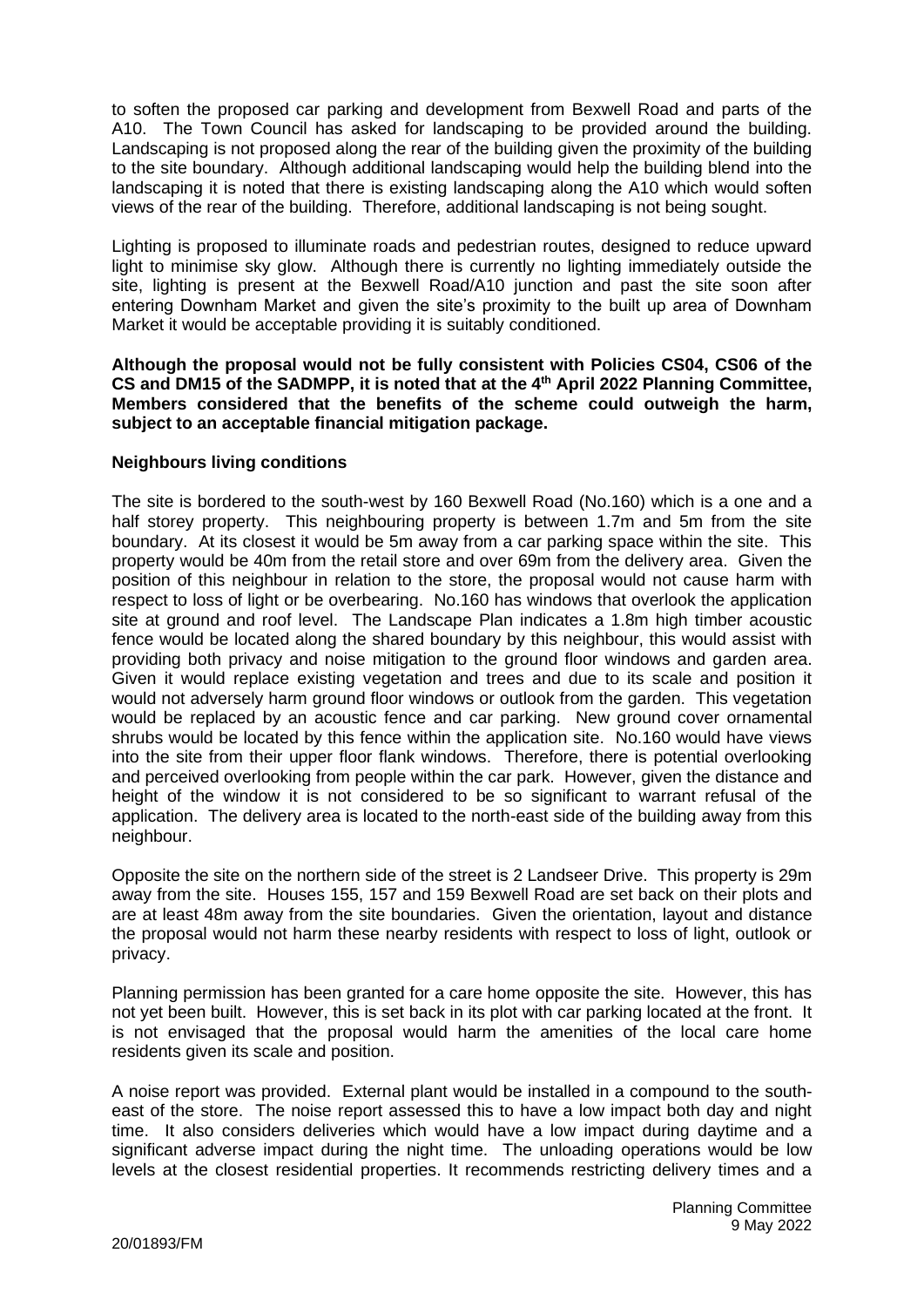1.8m high acoustic barrier is recommended along the west site boundary in response to car park noise, which would result in low noise impact from car movements.

The Travel Plan anticipates there would be one to two dedicated deliveries per average day and up to three deliveries during seasonal peak periods, such as Easter and Christmas. Recycling and waste will be taken away by the same delivery vehicles, reducing the number of vehicles visiting the store per day. Deliveries typically take place during store opening hours but outside usual highway peak hours.

CSNN has considered the information submitted and has requested the site layout and swept path drawings be conditioned. They also request that deliveries be conditioned to: Monday to Saturday (including Bank/Public Holidays, and 10:00-16:00 and Sundays. Furthermore, they request opening hours be conditioned to 07:00-23:00 Monday to Saturday (including Bank/Public Holidays) and 10:00-16:00 on Sundays. They also highlight that measures would need to be in place to control noise disturbance from audible reversing warning alarms from delivery vehicles. White noise alarms are preferred where reversing manoeuvres are required, automatic voice warnings or other alarm types can impact on residential amenity.

Given the proximity of nearby properties a construction management plan is recommended by way of condition.

CSNN have asked that lighting shields be conditioned on the three western lighting comments and the remaining lighting to be provided as per the Lighting Plan. This would avoid the proposal from harming nearby residents with respect to light pollution.

Consequently, the proposal is not found to adversely harm nearby residents living conditions.

#### **Access and Highway Safety;**

Policy DM15 of the SADMPP notes development proposals should demonstrate that safe access can be provided and adequate parking facilities are available. Policy DM17 highlights parking provision will be negotiated having regard to the NCC standards. Policy CS11 of the CS also relates to transportation and promotion of sustainable forms of transport and use of contributions for necessary transport improvements.

Paragraph 113 of the NPPF requires development that will generate significant amounts of movement should be required to provide a travel plan, and the application should be supported by a transport statement or transport assessment so that the likely impacts of the proposal can be assessed.

The Travel Plan identifies opportunities for the promotion and delivery of sustainable transport initiatives such as walking, cycling and public transport.

The site would be accessed via a ghost island junction from Bexwell Road. Located approximately 90m west of the A10 roundabout. The Travel Plan has considered the improvements associated with application 19/02216/F which includes the widening of Bexwell Road and pedestrian provision to the bus stop located off the A10 roundabout on the southern side of Bexwell Road.

Bexwell Road has a 30mph speed limit outside the site. Around 500m west of the site it reduces to 20mph and there is a zebra crossing around this location. Bexwell Road is served by public transport and has street lighting, there is a footway along the northern side. A bus stop is around 50m from the site. The application proposes linking the site to the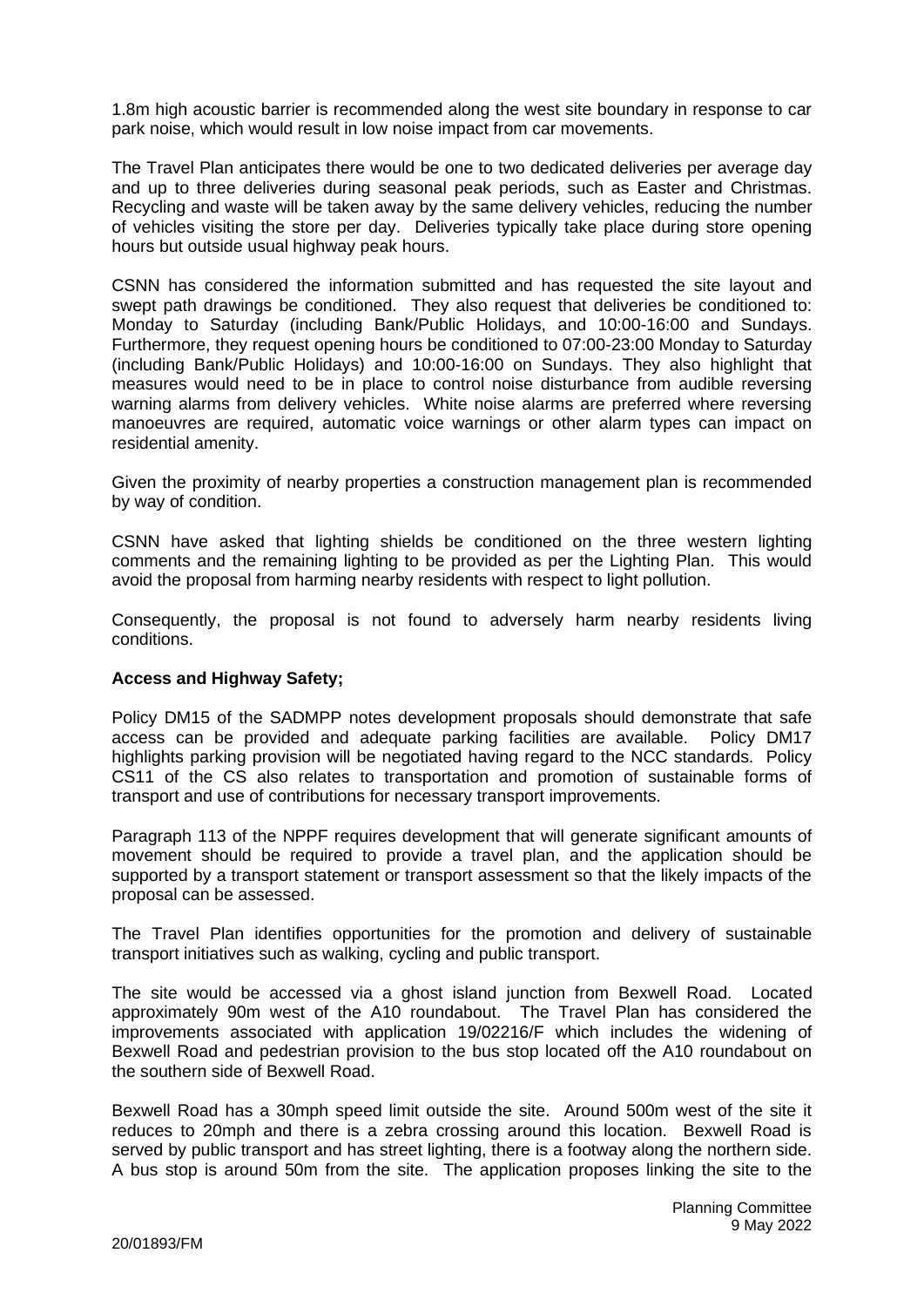existing footway on the southern side of Bexwell Road and providing a pedestrian refuge near to the site to allow pedestrians crossing. A bus stop is around 50m from the site, however services are infrequent through the day, more frequent services are a further walk from the site (approximately 20 minute walk time away). Downham Market is also served by a train station that runs between King's Lynn and London.

22 cycle parking spaces would be provided on site for customers. Additional secure cycle parking for staff would be provided within the building. National Cycle Route 11 runs through the centre of Downham Market, which provides links through to King's Lynn and Ely. Although there is no cycle route along Bexwell Road, given the speed limit of the road it is a potential option to reach the site.

The applicant would cover the costs of the Travel Plan to allow its operation for a minimum of 5 years. Measures to promote sustainable transport options are covered within the Travel Plan.

A total of 136 car parking spaces would be provided (6 DDA compliant spaces, 8 parent and child spaces and 2 dedicated EV charging points).

The Transport Assessment noted three slight incidents had occurred over a 5 year period but did not consider this to lead to any significant concerns or demonstrate any discernible pattern along the highway network/junctions that could affect the proposed development. It also noted that additional traffic generated by Lidl has a negligible effect on network operation and the level of service currently provided. It concludes no residual impact arising from the proposals that could be considered severe in the context of the NPPF, such that it would lead to planning permission being refused on highways grounds.

NCC Highway Authority find the indicative scheme of off-site highway improvements and access to be acceptable. They do note that a more suitable access arrangement can be achieved but accept that they cannot substantiate an objection. The off-site works would be delivered through a Section 278 Agreement. They request relevant conditions if the scheme is minded for approval.

The Town Council feel that the entrance of the store should come off the roundabout. However, as the Highway Authority has not objected to the proposed access arrangement, it is considered acceptable with respect to highway safety.

**In response to the Councillor queries relating to projected traffic numbers, details are provided within the Transport Assessment and the Travel Plan submitted by the applicant and the responses from the Local Highway Authority which are available online.**

Accordingly, the proposal is considered acceptable on highway safety grounds.

#### **Air quality and contaminated land;**

Environmental Quality considers it is highly unlikely, that the proposal would result in an exceedance of the air quality standards at nearby receptors. However, a Construction Environmental Management Plan is recommended to be conditioned to mitigate residents from construction dust.

The information does not indicate the presence of significant land contamination. However, land quality request a contaminated land condition given the former use of the adjacent land as Downham Market Airfield.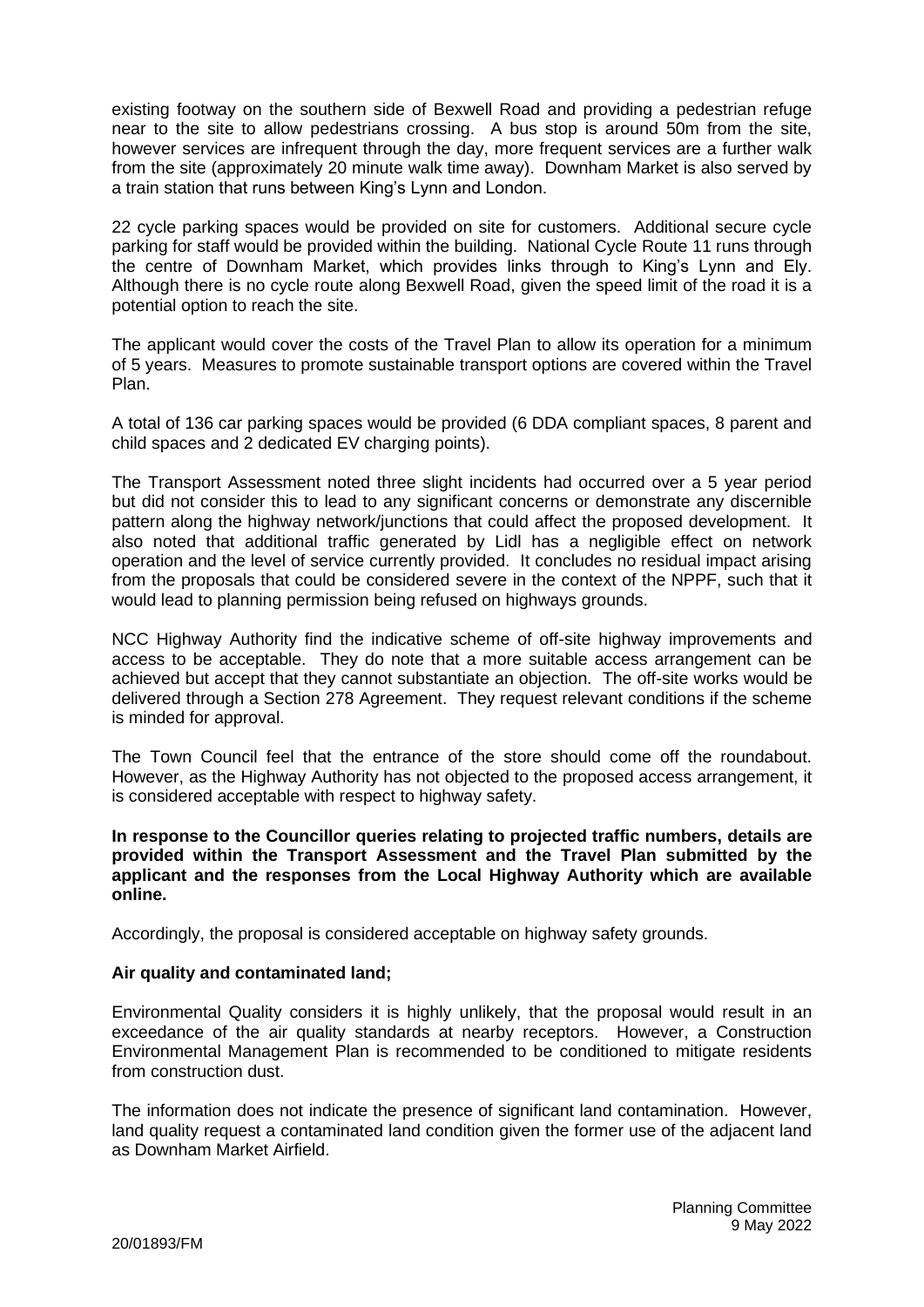## **Drainage;**

The site is within Flood Zone 1. The Flood Risk Assessment (FRA) concludes that the site to be at low overall risk of flooding provided that surface water flooding risks are appropriately managed. It recommends finished floor levels are at least 150mm above external ground levels to protect against localised pooling of surface water during heavy prolonged rainfall. It states that the risk of flooding elsewhere should not be increased as a result of the development. The nearest surface watercourse is proposed to discharge surface water flows from the site at an attenuated rate. Permeable paving is proposed for the car parking spaces. The Drainage Strategy indicates the location of proposed surface water and foul water sewers piping and water collection areas such as the rainwater harvesting tank and surface water storage tank at the rear of the site.

The Lead Local Flood Authority (LLFA) does not object, subject to the Flood Risk Assessment, revised drainage area plan drawing (February 2022), and relevant drainage drawings be conditioned. They also request an informative.

The Environment Agency finds the drainage to be acceptable. They provide advice on Sustainable Drainage Systems which can be included as an informative if the application were approved.

According to Anglian Water there is capacity for the foul drainage in the catchment of Downham Market Water Recycling Centre. They recommend informatives with respect to sewerage. They do not object to the proposal.

Additionally, the IDB does not object to the proposal but highlights the need for a discharge consent to be made to the IDB and highlights all necessary agreements with riparian owners of the receiving watercourse are obtained.

CSNN has raised queries about a ditch. Further information is being sought and will be reported in Late Correspondence.

The scheme is therefore considered likely to be acceptable with respect to flooding and drainage.

## **Ecology;**

No impacts on Statutory Designated Sites were recorded within the Preliminary Ecological Appraisal. As the ecological impact is considered restricted to a site level, it concludes no impacts on non-Statutory Designated Sites. Three non-Statutory Designated Sites were located within the search radius with the nearest around 1.2km away.

Natural England has no objection to the proposal and considers that the development would not have significant adverse impacts on statutorily protected nature conservation sites or landscapes.

Changes have been made to the Conservation of Habitats and Species Regulations 2017 (as amended) (2017 Regulations). The changes are made by the Conservation of Habitats and Species (Amendment) (EU Exit) Regulations 2019 (2019 Regulations).

The 2017 Regulations are one of the pieces of domestic law that transposed the land and marine aspects of the Habitats Directive (Council Directive 92/43/EEC) and certain elements of the Wild Birds Directive (Directive 2009/147/EC) (known as the Nature Directives).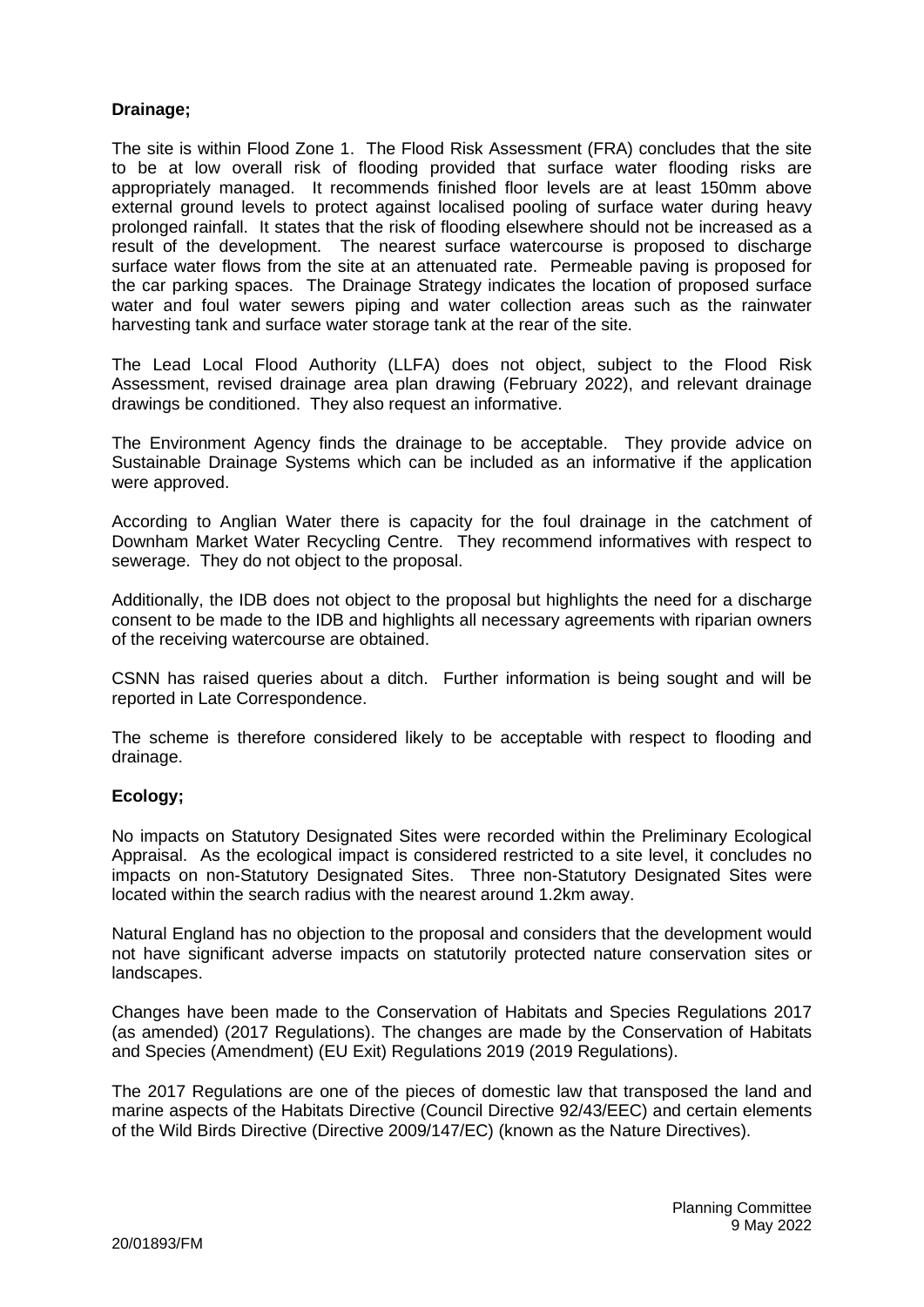Protected Species (PS) have full protection 2017 Regulations. It's an offence to deliberately capture, injure or kill, or deliberately disturb PS. These requirements are enforced in the 2017 Regulations and any derogation is regulated and overseen by a system of licensing administered by Natural England (NE).

A Preliminary Ecological Appraisal was submitted as part of the application. No protected or notable species were recorded during the survey. There was no evidence of badgers. The site would be suitable for breeding birds within scattered trees and hedgerows along the site boundaries. Therefore, site clearance should be undertaken outside the bird breeding season. No impacts on bat roosts or foraging grounds/commuting lines or flora or invertebrate assemblages are predicted. No evidence of western European hedgehogs was apparent although the site is suitable. Therefore precautionary measures in respect to site clearance is recommended.

In the Preliminary Ecological Appraisal it recorded sub-optimal habitat for amphibians and no impacts are predicted. The site is suitable for reptile species and the report recommends further surveys to ascertain presence/likely absence are taken. However, an email update on 24th March 2022 says the site has recently been revisited and that due to the presence of development near to the site and the A10 providing a barrier to dispersal, it is recommended that the site is stripped under a working method statement to include a finger tip search of the ditch and habitat manipulation of the site. This can be conditioned.

UK Priority Habitats within the site consist of hedgerows forming part of the site boundaries. The applicant's Ecologist however has confirmed the defunct nature and lack of connectivity does not meet the initial criteria for important hedgerows in relation to bats and that no further bat surveys are needed.

The Preliminary Ecological Appraisal and email update (received 24.3.22) should be conditioned to ensure appropriate mitigation measures are incorporated. This also includes planting native species.

## **Trees**

The landscape plan illustrates the planting scheme for the site. There will be some loss of trees and vegetation by the south-western boundary and By Bexwell Road. Three trees would be removed from inside the site and four further trees to accommodate the footpath. However replacement planting of 9 trees is included within the site.

It would involve the loss of some street trees which are of aesthetic value when entering Downham Market.

The Council's Arboricultural Officer has no objections but requests a landscaping scheme and replacement planting conditions.

Given the proposed planting scheme and replacement tree planting (9 trees) proposed, it is considered the planting would assist with softening the edges of the development and would be acceptable.

## **Crime and disorder;**

The Designing Out Crime Officer has not objected but has offered advice to the applicant. They highlight clearly signposting the site including areas not open to the public. Lockable waste containers located in a secure position. Co-ordinating lighting and CCTV systems. To use certified roller shutters if needed. It also recommends an intruder alarm system. This advice can be included within an informative if the application were to be approved.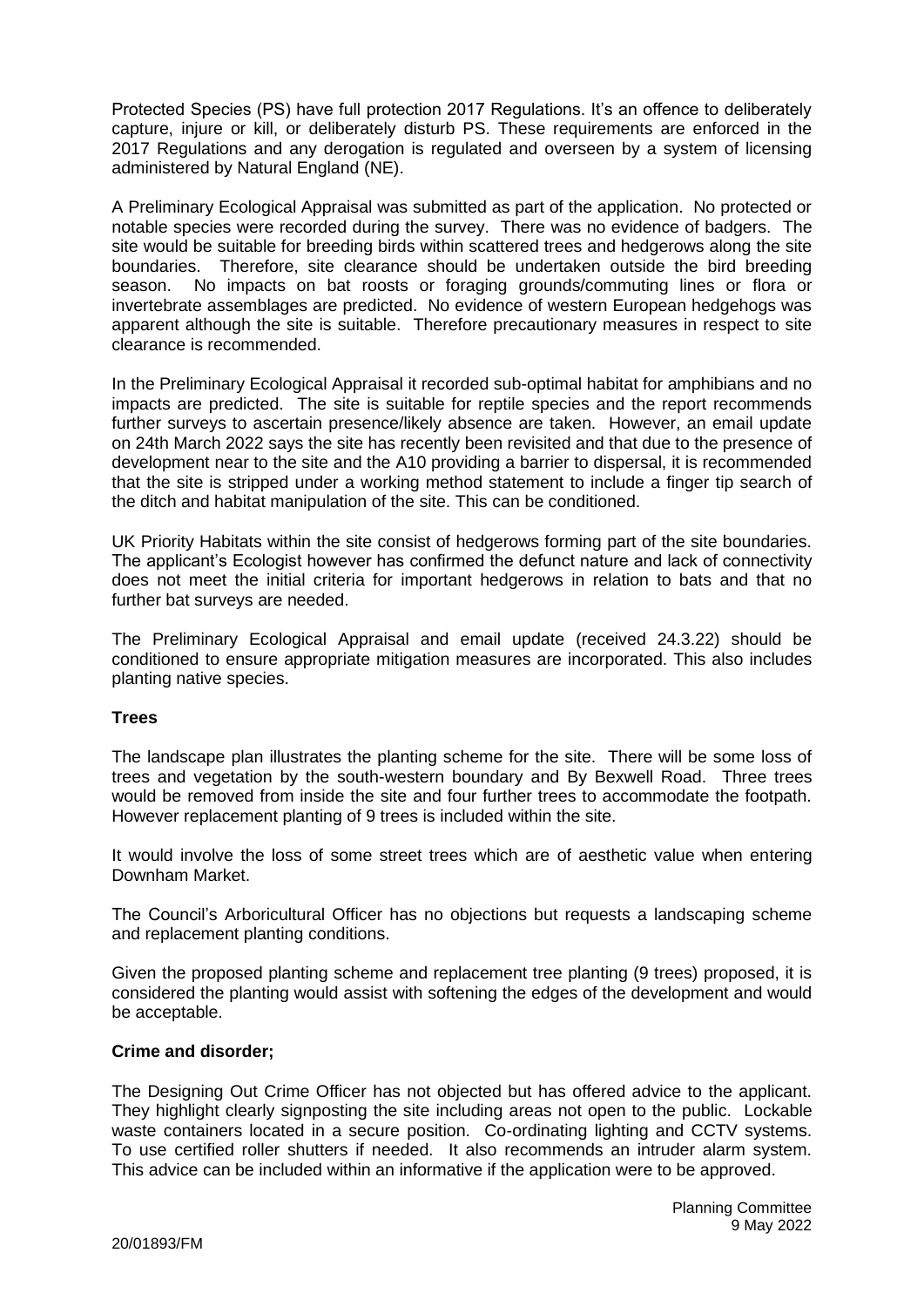### **Any other material considerations**

Norfolk Fire and Rescue Service do not object to the proposal. However, they highlight the need to meet necessary Building Regulations such as arrangements for emergency vehicles and the use of sprinklers. It is recommended their advice be included as an informative if the application is approved.

The Town Council considers the opposite side of the road would be a preferable location for the store. However, the application has to be assessed as submitted. Therefore, the location of the building cannot be amended as part of this application.

Downham Market Neighbourhood Plan and the emerging Local Plan are yet to be adopted so are given very limited weight at this stage.

If planning permission were to be granted then the development would be liable for a CIL payment. This would amount to approximately £252,474. This is a material consideration. Section 70(2) of the Town and Country Planning Act 1990 provides that a LPA must have regard to a local finance consideration as far as it is material. This includes any Community Infrastructure Levy (CIL). Members will need to consider the weight to be attached to the provision of a CIL payment of £252,474.

Separate advertisement consent would be required for signage including on the store.

#### **Financial contribution**

**Following on from the April 2022 Planning Committee, the Local Authority had discussions with the Town Council and applicant with respect to the scale of the financial contribution and for what it could be used for.** 

**The Town Council considers that £50,000 is insufficient to mitigate the impacts of the proposal on the town centre. However, Lidl have confirmed that £50,000 is the maximum amount they would offer.** 

**Potential projects could include:**

- **Environment – including street furniture, maintenance, cleaning, landscape improvements (hard and soft), flowers and other similar ideas.**
- **Access – including signage, public transport, parking, road/cycleway infrastructure and other similar ideas.**
- **Safety/Security – including CCTV cameras, improved lighting, improvements to policing and other similar ideas.**
- **Marketing/Promotion – including new events, publicity, community events, local business website and other similar ideas.**

**If the Committee are satisfied with the sum of £50,000 and the potential projects it could be used towards, and that it is still considered to be suitable and adequate mitigation to offset any harm identified, then this can be secured through a S106 legal agreement.**

**Conclusion/Planning balance**